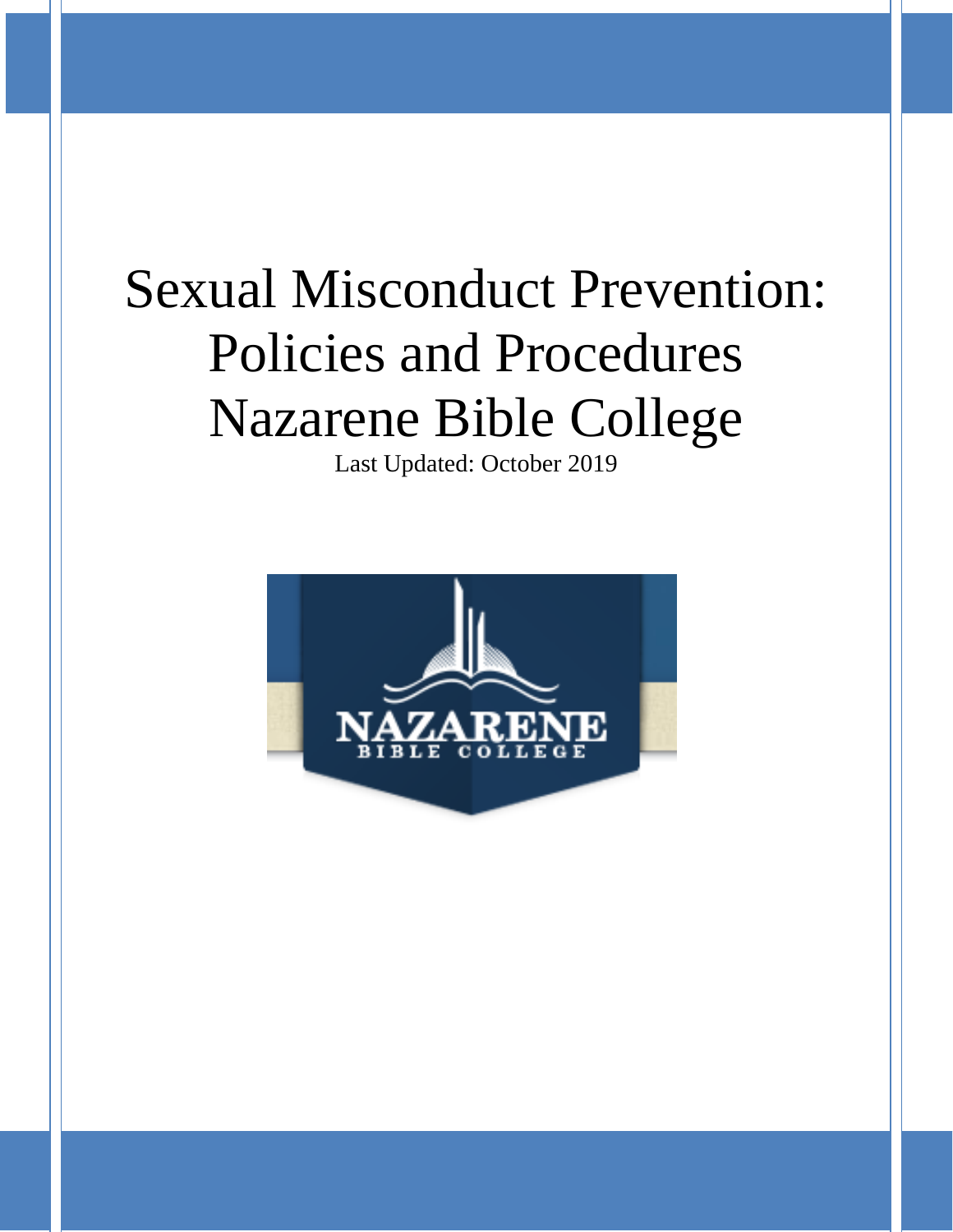# **Table of Contents**

| Any nonconsensual sexual physical contact, including instances in which the person subjected to the<br>misconduct is incapable of giving consent because of permanent or temporary mental or physical |  |
|-------------------------------------------------------------------------------------------------------------------------------------------------------------------------------------------------------|--|
|                                                                                                                                                                                                       |  |
|                                                                                                                                                                                                       |  |
|                                                                                                                                                                                                       |  |
|                                                                                                                                                                                                       |  |
|                                                                                                                                                                                                       |  |
|                                                                                                                                                                                                       |  |
|                                                                                                                                                                                                       |  |
|                                                                                                                                                                                                       |  |
|                                                                                                                                                                                                       |  |
|                                                                                                                                                                                                       |  |
|                                                                                                                                                                                                       |  |
|                                                                                                                                                                                                       |  |
|                                                                                                                                                                                                       |  |
|                                                                                                                                                                                                       |  |
|                                                                                                                                                                                                       |  |
|                                                                                                                                                                                                       |  |
|                                                                                                                                                                                                       |  |
|                                                                                                                                                                                                       |  |
|                                                                                                                                                                                                       |  |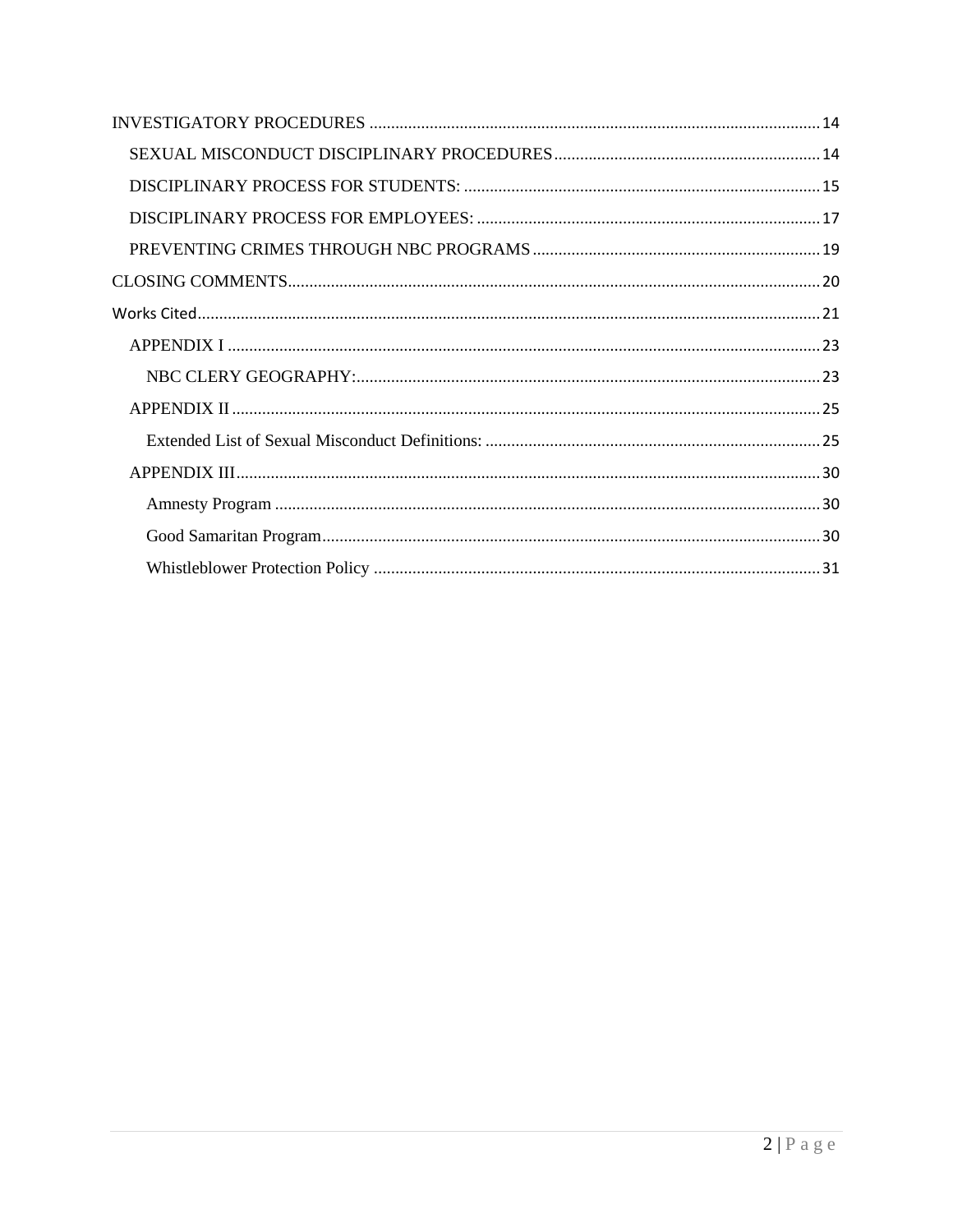# <span id="page-3-0"></span>**INTRODUCTION**

Nazarene Bible College (NBC) is devoted to providing a safe and secure environment in which all members, including guests, students, and employees, are treated with dignity and respect. NBC is dedicated to delivering a school community free from all discrimination on the basis of sex. To that end, the college takes the strongest possible stance against sexual misconduct in all its forms, including sexual harassment, sexual assault, sexual violence, domestic violence, dating violence, stalking, cyberstalking, or the use of coercion, intimidation, or exploitation of others for sexual purposes. NBC is committed to implementing the legislation and guidance provided in Title IX of the Education Amendments Act of 1975 (Title IX), the Violence Against Women Reauthorization Act (VAWA), the Campus Sexual Violence Elimination Act (Campus SaVE), and the Jeanne Clery Disclosure of Campus Security Policy and Campus Crime Statistics Act (Clery Act). The following policy includes proactive and responsive measures regarding dating violence, domestic violence, stalking, cyberstalking, and sexual assault in all of its forms including rape, fondling, incest, and statutory rape.

# <span id="page-3-1"></span>**SCOPE OF THE POLICY**

This policy applies to the conduct of all college students, faculty, staff, and third parties that occur:

- **1.** Within the boundaries of the Nazarene Bible College<sup>1</sup> customarily known as Clery Geography and,
- **2.** On or off college property if the conduct creates a hostile environment or if the conduct was in connection with any college sponsored program.

# <span id="page-3-2"></span>**NBC'S COMMITMENT TO PROTECTING CONFIDENTIALITY**

Nazarene Bible College understands that it can be difficult for a complainant to come forward after an incident of sexual misconduct. NBC will take all reasonable actions to ensure that a complainant can maintain their confidentiality. Please understand complete confidentiality can only be maintained by: licensed counsellors or pastors. Confiding in NBC employees will necessitate some reporting; however, NBC will ensure that the publicly available recordkeeping and disclosures do not include any personally identifying<sup>2</sup> information. Unless confidentiality prevents the institution from providing accommodations or protective measures, it will keep such measures confidential.

If a complainant discloses an incident to a responsible employee<sup>3</sup> but wishes to maintain confidentiality or requests that no investigation into a particular incident be conducted or disciplinary action taken, the college must weigh that request against the college's obligation to

<sup>&</sup>lt;sup>1</sup> See Appendix I for map of NBC's Clery Geography

<sup>&</sup>lt;sup>2</sup> According to the Department of Education, "Personally Identifying Information" is defined in the Violence Against Women Act as "individually identifying information for or about an individual, including information likely to disclose the location of a victim of domestic violence, dating violence, sexual assault or stalking, regardless of whether the information is encoded, encrypted, hashed or otherwise protected, including a first and last name; a home or other physical address, contact information (including a postal, e-mail or Internet protocol address, or telephone or facsimile number), a social security numbers, driver's license number, passport number or student identification number, any other information, including date of birth, racial or ethnic background or ethnic background, or religious affiliation that would serve to identify any individual." (The Handbook for Campus Safety and Security Reporting, 2016 Edition, 2016, p. 8.12)

<sup>3</sup> See section titled RESPONSIBLE EMPLOYEES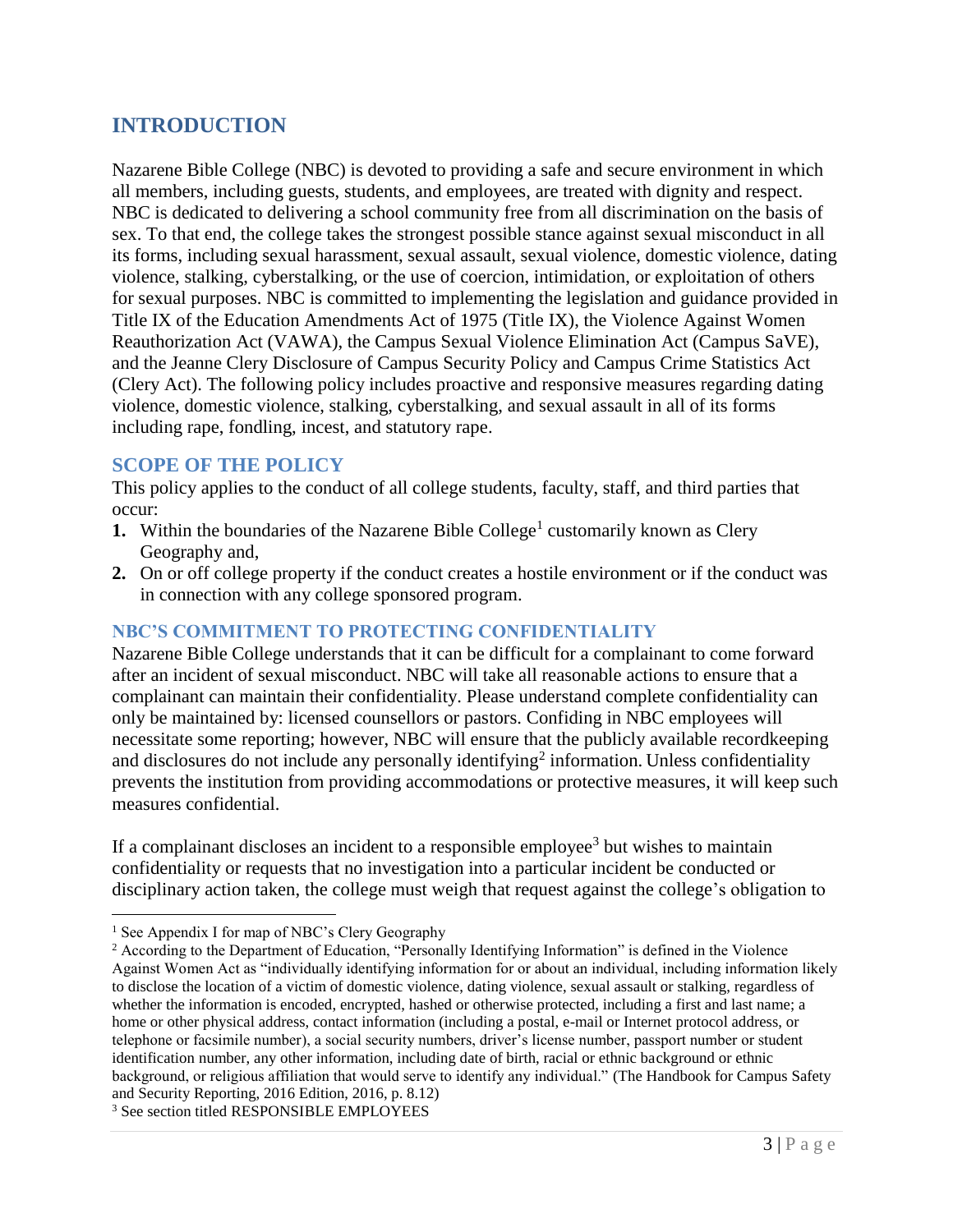provide a safe, non-discriminatory environment for all students, including the complainant. If the college honors the request for confidentiality, a complainant must understand that the college's ability to meaningfully investigate the incident and pursue disciplinary action against the respondent may be limited. Although rare, there are times when the college may not be able to maintain confidentiality in order to provide a safe, non-discriminatory environment for all members of the college community. When weighing a complainant's request for confidentiality or that no investigation or discipline be pursued, the Title IX coordinator will consider a range of factors, including the following:

- the increased risk that the respondent will commit additional acts of sexual violence or other violence,
- whether there have been other sexual violence complaints about the same individual,
- whether the respondent has a history of arrests or records from a prior school indicating a history of violence,
- whether the respondent threatened further sexual violence or other violence against the complainant or others,
- whether the sexual violence was committed by multiple perpetrators,
- whether the sexual violence was perpetrated with a weapon,
- whether the complainant is a minor,
- whether the college possesses other means to obtain relevant evidence of the sexual violence (e.g., security cameras or personnel, physical evidence),
- whether the complainant's report reveals a pattern of perpetration (e.g., via illicit use of drugs or alcohol) at a given location or by a particular group.

The presence of one or more of these factors could lead the college to investigate and, if appropriate, pursue disciplinary action. If none of these factors are present, the college will likely respect the complainant's request for confidentiality. If the college determines that it cannot maintain a complainant's confidentiality, the college will inform the complainant, in writing, prior to beginning an investigation. The college will remain ever mindful of the complainant's well-being and will take ongoing steps to protect the complainant from retaliation or harm.

# <span id="page-4-0"></span>**IMPORTANT DEFINITIONS**

The following definitions are defined under Nazarene Bible College's local jurisdictions, the states of Colorado and Kansas.

# <span id="page-4-1"></span>**CONSENT<sup>4</sup> :**

 $\overline{a}$ 

Consent means cooperation in act or attitude pursuant to an exercise of free will and with knowledge of the nature of the act. A current or previous relationship is not sufficient to constitute consent. Submission under the influence of fear does not constitute consent.

<sup>4</sup> Please note, Kansas law does not define the term "consent", the definition used in this document is that of Colorado.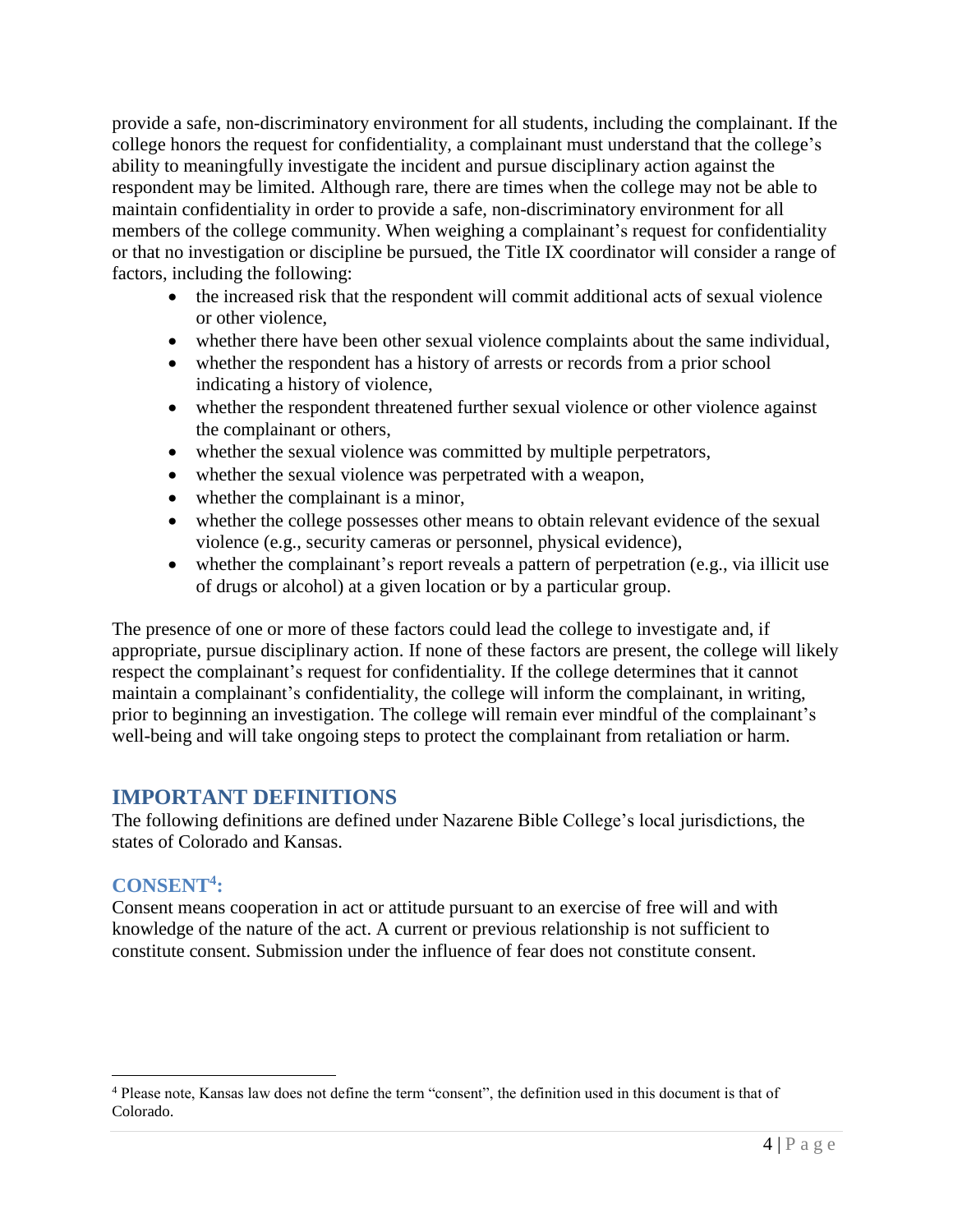# <span id="page-5-0"></span>**DATING VIOLENCE<sup>5</sup> :**

Dating violence is violence committed by a person

- Who is or has been in a social relationship of a romantic or intimate nature with the victim;
- Where the existence of such a relationship shall be determined based on a consideration of the following factors:
	- o The reporting party's statement,
	- o The length of the relationship,
	- o The type of relationship,
	- o The frequency of interaction between the persons involved in the relationship.

# <span id="page-5-1"></span>**DOMESTIC VIOLENCE:**

Domestic Violence in Colorado means

- An act or threatened act of violence upon a person with whom the actor is or has been involved in an intimate relationship. "Domestic violence" also includes any other crime against a person, or against property, including an animal, or any municipal ordinance violation against a person, or against property, including an animal, when used as a method of coercion, control, punishment, intimidation, or revenge directed against a person with whom the actor is or has been involved in an intimate relationship.
- "Intimate relationship" means a relationship between spouses, former spouses, past or present unmarried couples, or persons who are both the parents of the same child regardless of whether the persons have been married or have lived together at any time.

Domestic Violence in Kansas means

• An act or threatened act of violence against a person with whom the offender is involved or has been involved in a dating relationship, or an act or threatened act of violence against a family or household member by a family or household member. Domestic violence also includes any other crime committed against a person or against property, or any municipal ordinance violation against a person or against property, when directed against a person with whom the offender is involved or has been involved in a dating relationship or when directed against a family or household member by a family or household member.

# <span id="page-5-2"></span>**SEXUAL ASSAULT:**

 $\overline{a}$ 

In Colorado, any actor who knowingly inflicts sexual intrusion or sexual penetration on a victim commits sexual assault if:

- The actor causes submission of the victim by means of sufficient consequence reasonably calculated to cause submission against the victim's will; or
- The actor knows that the victim is incapable of appraising the nature of the victim's conduct; or
- The actor knows that the victim submits erroneously, believing the actor to be the victim's spouse; or

<sup>5</sup> Please note, neither Colorado nor Kansas laws define the term "dating violence". The definition used in this document is found in the Handbook for Campus Safety and Security Reporting 2016.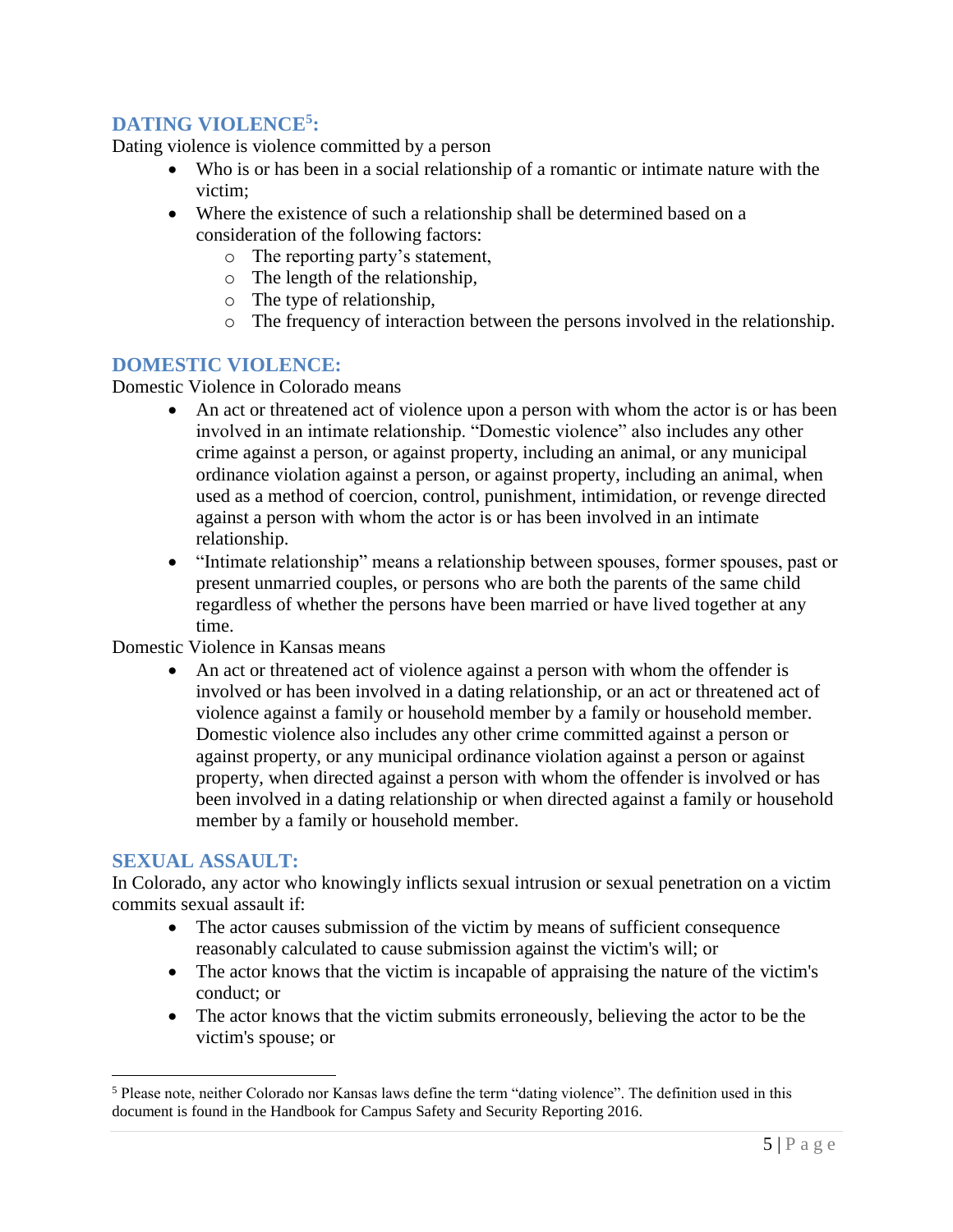- At the time of the commission of the act, the victim is less than fifteen years of age and the actor is at least four years older than the victim and is not the spouse of the victim; or
- The victim is in custody of law or detained in a hospital or other institution and the actor has supervisory or disciplinary authority over the victim and uses this position of authority to coerce the victim to submit, unless the act is incident to a lawful search; or
- The actor, while purporting to offer a medical service, engages in treatment or examination of a victim for other than a bona fide medical purpose or in a manner substantially inconsistent with reasonable medical practices; or
- The victim is physically helpless and the actor knows the victim is physically helpless and the victim has not consented.

In Kansas, sexual assault is defined as:

- Knowingly engaging in sexual intercourse with another person who does not consent when:
	- ❖ The victim is overcome by force or fear
	- ❖ The victim is unconscious or physically powerless; or
- Knowingly engaging in sexual intercourse with another person when that person is incapable of giving consent because of mental deficiency or disease, or when the victim is incapable of giving consent because of the effect of any alcoholic liquor, narcotic, drug or other substance, reasonably apparent to the offender; or
- Engaging in sexual intercourse with a child under 14 years of age; or
- Engaging in sexual intercourse with a victim when the victim's consent was obtained through a knowing misrepresentation made by the offender that the sexual intercourse was a medically or therapeutically necessary procedure; or
- Engaging in sexual intercourse with a victim when the victim's consent was obtained through a knowing misrepresentation made by the offender that the sexual intercourse was a legally required procedure within the scope of the offender's authority.

# <span id="page-6-0"></span>**SEXUAL MISCONDUCT<sup>6</sup> :**

<span id="page-6-1"></span>Any nonconsensual sexual physical contact, including instances in which the person subjected to the misconduct is incapable of giving consent because of permanent or temporary mental or physical incapacity.

# <span id="page-6-2"></span>**STALKING:**

 $\overline{a}$ 

In Colorado, a person commits stalking if directly, or indirectly through another person, the person knowingly:

• Makes a credible threat to another person and, in connection with the threat, repeatedly follows, approaches, contacts, or places under surveillance that person, a member person's immediate family, or someone with whom that person has or has had a continuing relationship; or

<sup>6</sup> Please note, Kansas law does not define the term "Sexual Misconduct". The definition used in this document is that of Colorado.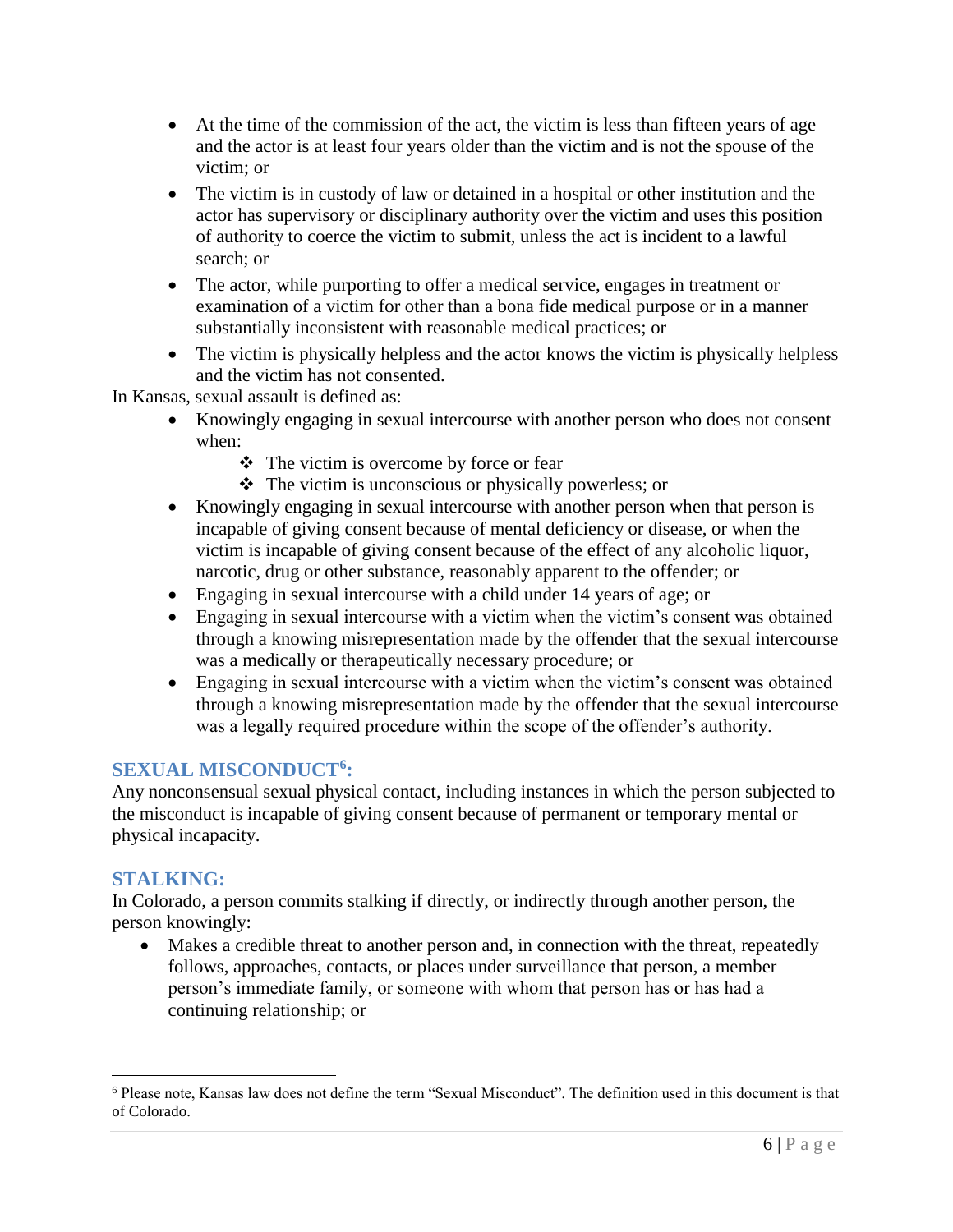- Makes a credible threat to another person and, in connection with the threat, repeatedly makes any form of communication with that person, a member of that person's immediate family, or someone with whom that person has or has had a continuing relationship, regardless of whether a conversation ensures; or
- Repeatedly follows, approaches, contacts, places under surveillance, or makes any form of communication with another person, a member of that person's immediate family, or someone with whom that person has or has had a continuing relationship in a manner that would cause a reasonable person to suffer serious emotional distress and does cause that person, a member of that person's immediate family, or someone with whom that person has or has had a continuing relationship to suffer serious emotional distress.

In Kansas, stalking is defined as:

- Recklessly engaging in a course of conduct targeted at a specific person which would cause a reasonable person in the circumstances of the targeted person to fear for such person's safety, or the safety of a member of such person's immediate family and the targeted person is actually placed in such fear;
- Engaging in a course of conduct targeted at a specific person with knowledge that the course of conduct will place the targeted person in fear for such person's safety of the safety of a member of such person's immediate family; or
- After being served with, or otherwise provided notice of, any protective order included in K.S.A. 21-3843, prior to its repeal or K.S.A. 2012 Supp. 21-5924, and amendments thereto, that prohibits contact with a targeted person, recklessly engaging in at least one act listed in subsection  $(f)(1)$  that violates the provisions of the order and would cause a reasonable person to fear for such person's safety, or the safety of a member of such person's immediate family and the targeted person is actually placed in such fear.

# <span id="page-7-0"></span>**CYBERSTALKING**

NBC also recognizes cyberstalking as a form of stalking. Cyberstalking is the use of technology, specifically the internet, to stalk someone.

# <span id="page-7-1"></span>**REPORTING PROCEDURES**

Nazarene Bible College has established procedures for complainants and witnesses to report an occurrence of Sexual Misconduct. Below are options for immediate reporting and delayed reporting.

In addition, NBC provides members of the community with an Amnesty Program as well as a Good Samaritan Program for select instances in which NBC's code of conduct has been broken. In the event an employee discovers illegal instances of sexual misconduct at NBC the federal law has provided legislation to protect the employee. Please see the Whistle Blower Protection Policy for more information. Information concerning the Amnesty Program, Good Samaritan Program, and Whistle Blower Protection Policy can be found in Appendix III of this document.

# <span id="page-7-2"></span>**CONTACT INFORMATION FOR REPORTING**

| <b>Title IX Coordinator/VP for Finance Office:</b> | 719-884-5021 |
|----------------------------------------------------|--------------|
| <b>Emergency</b>                                   | -911         |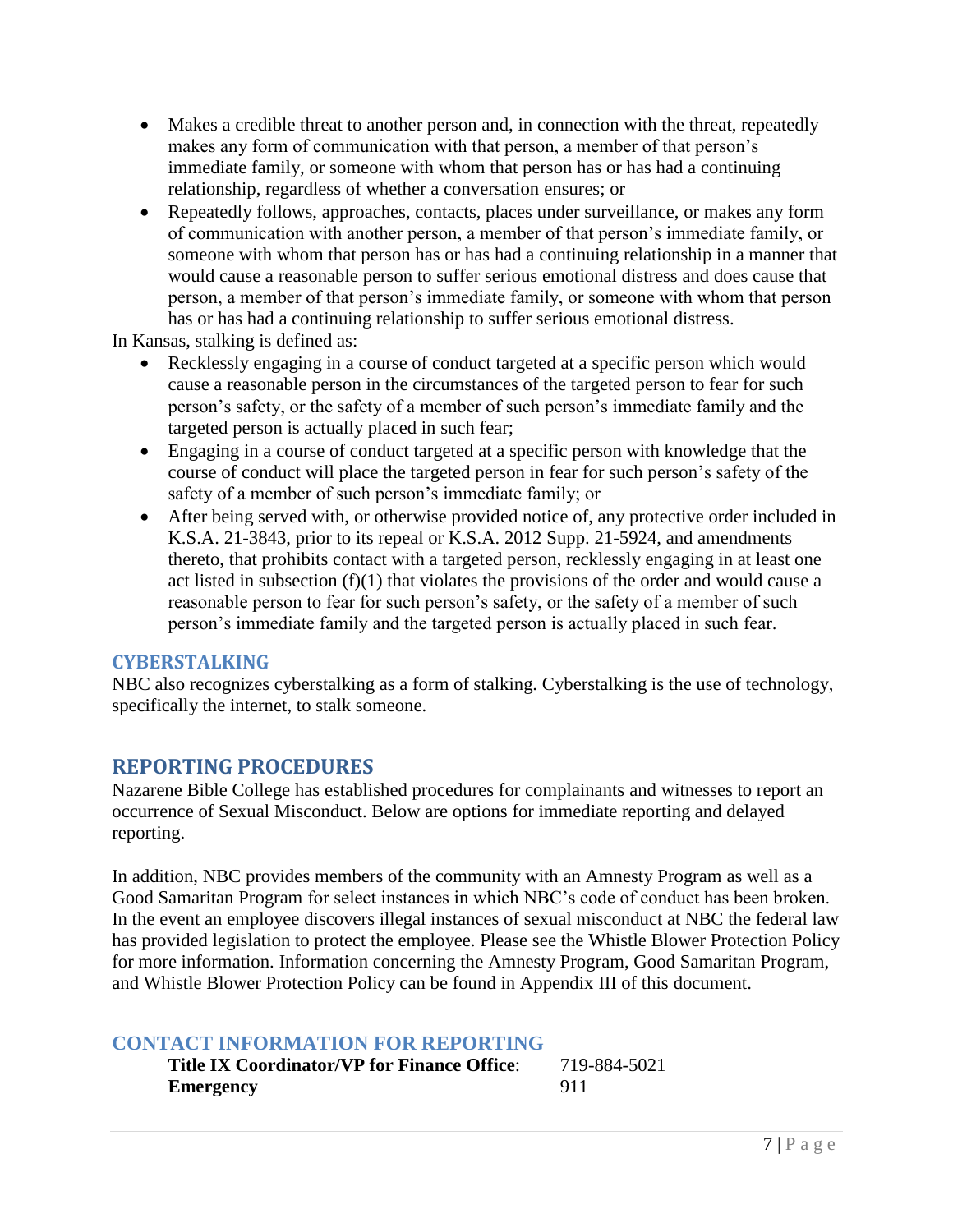# <span id="page-8-0"></span>**IMMEDIATE REPORTING: WHAT TO DO IF A SEXUAL OFFENSE OCCURS**

- **1.** Respond to any injuries first. If you need medical attention, call an ambulance at 911.
- **2.** The preservation of evidence is crucial. Do not alter your physical appearance until after a physical examination has been conducted. Do not shower, wash your clothes, or comb your hair. Avoid drinking and eating.<sup>7</sup>
- **3.** Call the Colorado Springs Police Department at 719-444-7000 (in Lenexa, call 913-477- 7300). A police officer will meet with you as soon as possible. If you would like, NBC's Director of Financial Aid<sup>8</sup> (in Lenexa, Title IX coordinator or compliance assistant) can assist you in contacting the appropriate police department. **Note: everyone has a right to decline to notify local law enforcement.<sup>9</sup>**
- **4.** In Lenexa, Kansas, call the NBC Title IX coordinator/ VP for finance at 719-884-5021. In Colorado Springs, Colorado, contact the Director of Financial Aid at 719-884-5051.
- **5.** Go with the police officer to the nearest hospital for evidence collection and a medical examination.
- **6.** NBC is required to perform an investigation once a report of sexual offense has occurred. Therefore, if you have not already done so, contact the Title IX coordinator/ VP for finance at 719-884-5021, if they are not available contact the Compliance Assistant at 719-884-5013.

# <span id="page-8-1"></span>**AFTER THE FACT REPORTING**

 $\overline{a}$ 

Victims of sexual harassment have the right to report an incident of sexual misconduct to either or both local law enforcement agencies and the college. Victims also have the right to decline to notify authorities of an incident. In addition to these options, there are confidential counselling services available to both victims and witnesses. The various options concerning reporting of incidents of sexual misconduct are listed below.

**Notifying Law Enforcement**: Victims have the right to notify law enforcement. If the victim would like, school authorities can assist the victim in notifying law enforcement. Victims have the right to choose to decline to notify authorities.

**Reporting**: If victims should choose to report the incident to school authorities they should contact the compliance assistant 719-884-5013 or the Title IX coordinator 719- 884-5021.

 $<sup>7</sup>$  The preservation of evidence is critical. Preserving evidence may assist a victim in proving that the alleged sexual</sup> offense occurred or in obtaining protective measures such as a protective order. (The Handbook for Campus Safety and Security Reporting, 2016 Edition, 2016)

<sup>&</sup>lt;sup>8</sup> The Director of Financial aid has responsibility in Colorado Springs to maintain the security log and to assist campus students who have been victims of offenses.

 $9$  Every victim has the right to: notify local law enforcement authorities, be assisted by campus authorities in notifying local law enforcement, or decline to notify such authorities.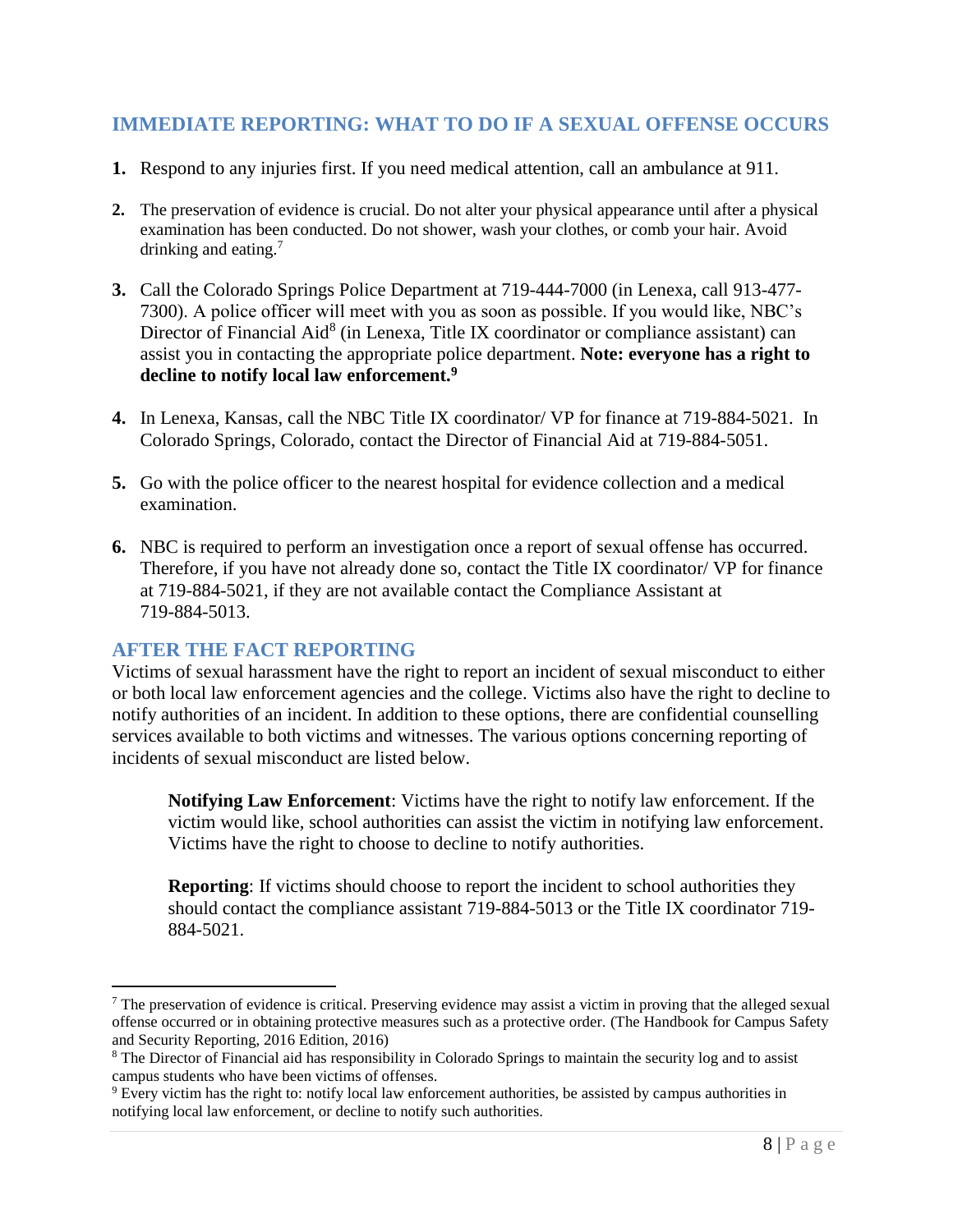**Evidence preservation**: Even if a victim is unsure of whether or not they would like to report an incident, it is a good idea to preserve evidence to the best of their ability. In order to best preserve evidence, victims should avoid showering, washing, changing clothes, combing hair, drinking, eating, or doing anything to alter physical appearance until after a physical exam has been completed.

# <span id="page-9-0"></span>**REPORTING TO NBC EMPLOYEES**

NBC students and employees have different options for reporting. NBC offers three types of employees for complainants to report to: the Title IX coordinator, confidential resources, and responsible employees.

# <span id="page-9-1"></span>**Title IX Coordinator:**

The college has designated the Vice President for Finance as the Title IX coordinator. The Title IX coordinator is to ensure the college's compliance with Title IX of the Education Amendments of 1972. The Title IX coordinator is to oversee the college's response to Title IX reports and complaints and identify and address any patterns or systemic problems revealed by such reports and complaints. The Title IX coordinator must be informed of all reports and complaints raising Title IX issues, even if the report or complaint was initially filed with another individual or office. In addition, the Title IX coordinator is to conduct annual climate assessments for students and employees. Any reports of sexual harassment, including sexual misconduct as well as questions concerning Title IX can be referred to the Title IX coordinator or the Office for Civil Rights:

**NBC's Title IX Coordinator [TitleIXCoordinator@nbc.edu](mailto:TitleIXCoordinator@nbc.edu)**

**Office for Civil Rights 1-800-368-1019 [ocrmail@hhs.gov](mailto:ocrmail@hhs.gov)**

#### <span id="page-9-2"></span>**Confidential Resources:**

Complete confidentiality can only be maintained by professional, licensed counselors and pastoral counselors who provide mental-health counseling to members of the school community (and including those who act in that role under the supervision of a licensed counselor). Individuals who are confidential resources will not report crimes to law enforcement or college officials without your permission, except for extreme circumstances, such as a health and/or safety emergency.

Please note that counselling and support is available to all victims whether or not they choose to make an official report to the institution.

| Title IX Coordinator/VP for Finance | 719-884-5021 |
|-------------------------------------|--------------|
| <b>Compliance Assistant</b>         | 719-884-5013 |

#### <span id="page-9-3"></span>**Responsible Employees:**

A Responsible Employee is a college employee who:

• Has the authority to redress sexual violence,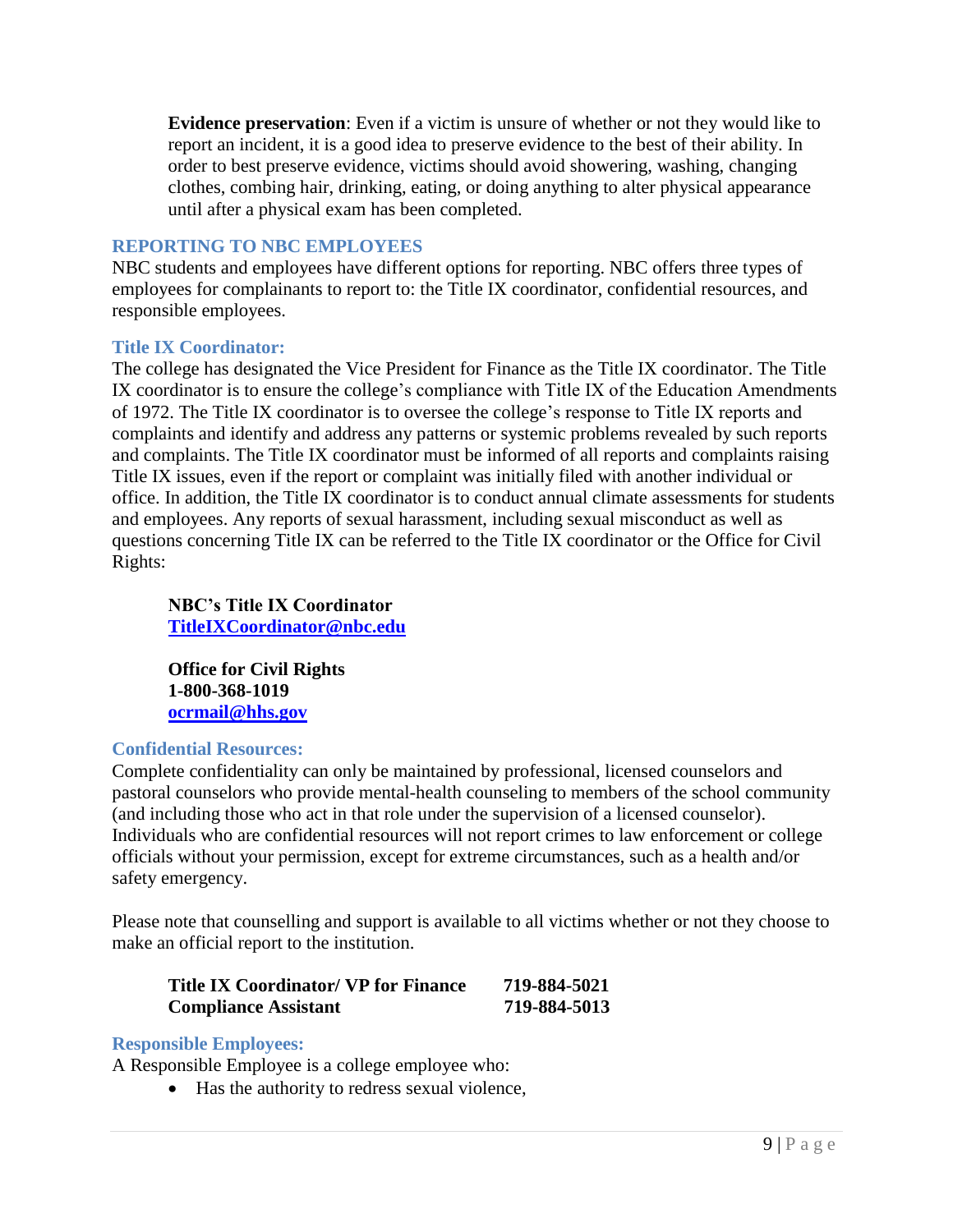- Has the duty to report incidents of sexual harassment, sexual violence, or other student/employee misconduct,
- A student may reasonably believe has this authority or duty.<sup>10</sup>

NBC's responsible employees are: members of the President's Cabinet, academic advisors, the compliance assistant, and the director of financial aid.

Responsible Employees are obligated to report to the Title IX coordinator any instances of sexual misconduct that have been reported to them. Responsible Employees must report all relevant information including: the names of the complainants and respondents, any witnesses, and the date, time, and location of the alleged incident. Any complainant that tells a Responsible Employee about an incident of sexual violence has the right to expect the college to take timely and fitting steps to investigate the report. $11$ 

**NBC trains their Responsible Employees** to ensure that they are aware of their responsibilities and that they are equipped to handle instances of reporting according to NBC protocol.

# <span id="page-10-0"></span>**RETALIATION<sup>12</sup>**

 $\overline{a}$ 

The college is firmly committed to a policy that encourages timely disclosure of sexual misconduct. Any person, who, in good faith, reports sexual misconduct will be protected from retaliation threats of retaliation, suspension, or discharge from an educational opportunity or employment, or any other forms or means of discrimination because this person reported sexual misconduct.

The Clery Act protects against retaliation by an institution, officer, employee, or agent of an institution for exercising their rights under the Act. Retaliation can include intimidation, threats, coercion, discrimination, or any other form deemed by the Care and Conduct Committee to be retaliation.

# <span id="page-10-1"></span>**SAFE AND POSITIVE OPTIONS FOR BYSTANDERS**

The college expects all members of the school community to take reasonable and prudent actions to prevent or stop an act of sexual misconduct. The Department of Education defines bystander intervention as: "safe and positive options that may be carried out by an individual or individuals to prevent harm or intervene when there is a risk of dating violence, domestic violence, sexual assault or stalking." (The Handbook for Campus Safety and Security Reporting, 2016 Edition, 2016, p. 8.7) Bystanders can help in several different ways, including direct intervention, seeking assistance from an authority figure, notifying the Title IX coordinator or Director of Security/Chief Information Officer, or calling state or local law enforcement.

| <b>Title IX Coordinator/ VP for Finance</b>           | 719-884-5021 |
|-------------------------------------------------------|--------------|
| <b>Director of Security/Chief Information Officer</b> | 719-884-5101 |

<sup>&</sup>lt;sup>10</sup> (United States Department of Education The Assistant Secretary, 2014, p. 15)

<sup>&</sup>lt;sup>11</sup> (White House Task Force to Protect Students from Sexual Assault, 2014)

 $12$  Retaliation is defined as an adverse action taken because an individual has engaged in protected activities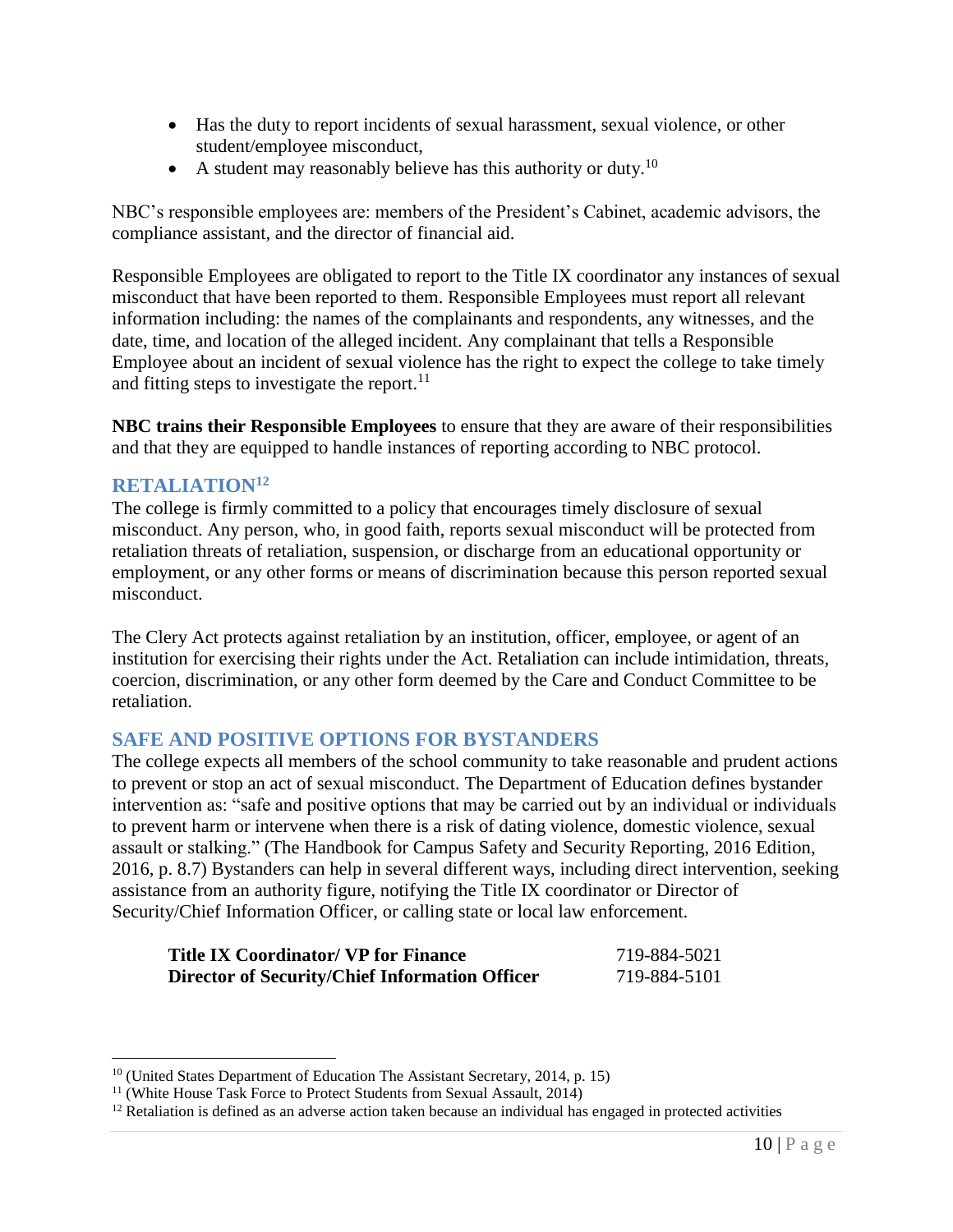If a complainant confides in you: It is important to let the complainant tell their story. Listen respectfully, and help them explain and identify what has happened to them. Do not contradict them or play "devil's advocate" even if parts of the story don't immediately make sense or even if you would have made other choices when presented with the same scenario or challenges. Help the complainant identify others in their network who they can confide in. Ask the complainant what they need to feel safe, encourage them to seek medical attention and counseling, and encourage them to report the act if they feel comfortable doing so. The first person a complainant talks to can have a significant impact on the person and their ability to report and get through an ordeal. Be a supportive, kind, understanding, and nonjudgmental person and you can be a positive force for this complainant in seeking the help they require to move forward  $^{13}$ 

# <span id="page-11-0"></span>**STATEMENT OF PRINCIPLES AND RIGHTS**

The college is devoted to providing a safe and secure atmosphere in which all members are treated with dignity and respect. NBC is committed to offering an environment free from all discrimination on the basis of sex. To that end, the college takes the strongest possible stance against sexual misconduct in all its forms, including sexual harassment, sexual assault, sexual violence, domestic violence, dating violence, stalking, cyber stalking, or the use of coercion, intimidation or exploitation of others for sexual purposes. The college is actively engaged in educating its members about these vital issues and providing timely support and assistance to victims of sexual assault.

Should a sexual assault be reported, the college will investigate allegations and take appropriate actions, to the fullest possible extent. It is imperative that complainants be fully supported in their efforts to heal and respond as they determine is in their own best interests. To this end, the college will provide the complainant written explanation of the complainant's rights and options as well as the resources available to them through both the institution as well as the community. Some of these options and resources may include: issuing a no-contact order, NBC's procedures for sexual misconduct disciplinary investigations, help with a change of working arrangements or academic schedules or adjustments for assignments or tests. NBC will also provide complainant written notification about other available resources such as: victim advocacy, academic support, counseling, disability, health or mental health services, and legal assistance. As possible, NBC will make accommodations requested by the complainant regardless of whether the complainant chooses to report the crime to school authorities or local law enforcement.

NBC has designated the compliance assistant as the complainant's support person. The Title IX coordinator will work collaboratively with the complainant's support person to ensure Title IX compliance.

| <b>Compliance Assistant</b> | 719-884-5013 |
|-----------------------------|--------------|
| <b>Title IX Coordinator</b> | 719-884-5021 |

<sup>&</sup>lt;sup>13</sup> (Office of General Counsel: State University of New York, 2015)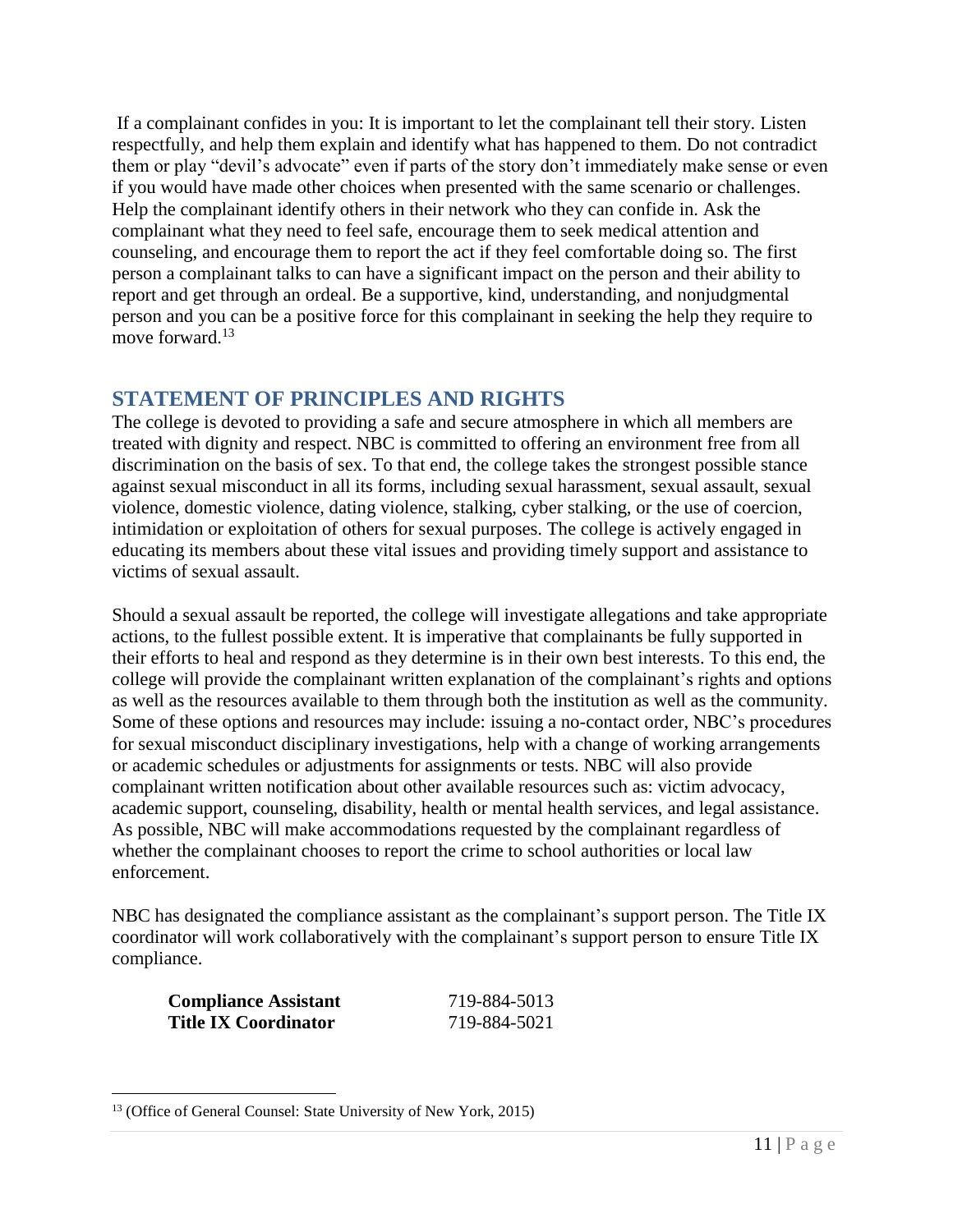# <span id="page-12-0"></span>**COMPLAINANT'S RIGHTS AND OPTIONS:**

All members and representatives of the college community, including administrators, faculty, professional staff, employees, and students are expected to recognize and abide by the following principles regarding complainants of campus-related sexual assaults:

### <span id="page-12-1"></span>**The Right to Human Dignity**

Complainant shall:

- Be treated with fairness and respect for their dignity,
- Be free from any suggestions that they must report sexual assaults to be assured recognition of any other identified principles or rights,
- Be free from any suggestion that they are responsible for the sexual assaults committed against them,
- Be free from any threat of retaliation or other attempt to prevent the reporting of sexual misconduct,
- Be free from unwanted pressure from college personnel to:
	- ❖ Report sexual assaults if they do not wish to do so,
	- ❖ Report sexual assaults as less serious offenses,
	- ❖ Refrain from reporting sexual assaults for any reason, including the fear of unwanted personal publicity
- Have their allegations of sexual assault treated seriously,
- Have their privacy honored.

#### <span id="page-12-2"></span>**The Right to Resources**

Complainants shall:

- Receive the options to pursue a criminal complaint with the appropriate law enforcement agency, to pursue the college's disciplinary process, or to pursue both processes simultaneously,
- Be notified of existing local and national hotlines to find medical, counseling, mental health and student services for victims of sexual assault whether or not the assault is formally reported to campus or civil authorities,
- Be informed of and assisted in exercising:
	- ❖ Any rights to confidential or anonymous testing for sexually transmitted infections, HIV, and pregnancy,
	- ❖ Any rights that may be provided by law to obtain the communicable diseases test results of sexual assault suspects,
- Be informed of the possible availability of crime victim assistance compensation through the National Center for Victims of Crime, victimsofcrime.org (or the Colorado State Crime Victims' Rights, [http://crime.about.com/od/victims/qt/victims\\_co.htm](http://crime.about.com/od/victims/qt/victims_co.htm)
- Have access to counseling.

# <span id="page-12-3"></span>**The Right to Law Enforcement and College Intervention**

Complainants shall:

- Have the right to notify appropriate law enforcement, including college authorities,
- Have the right to decline to notify such authorities,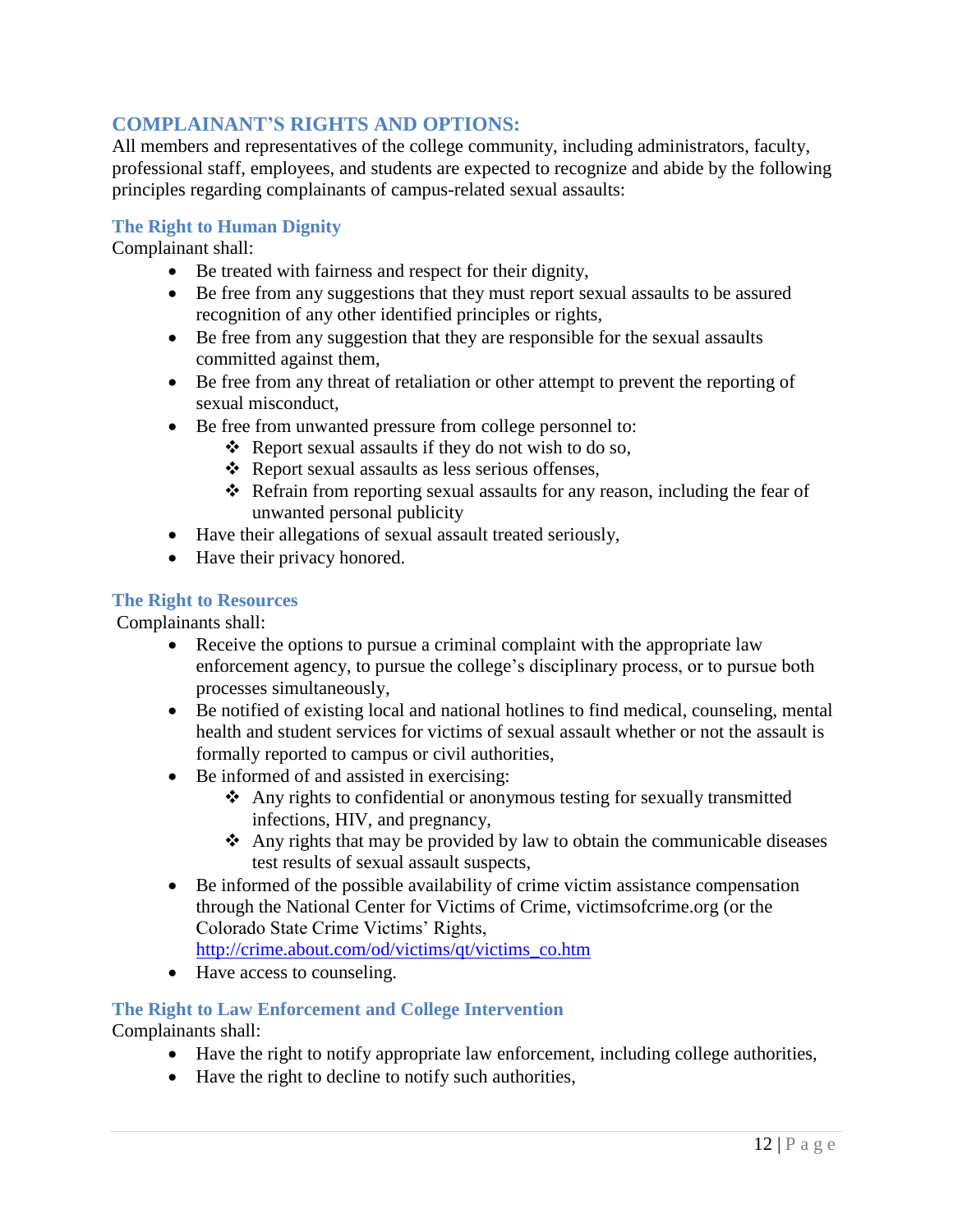- Have the right to submit reports of sexual assault which will be investigated and evaluated by the appropriate criminal and civil authorities of the jurisdiction in which the sexual assault is reported
- Receive full and prompt cooperation and assistance of college personnel in notifying the proper civil authorities,
- Receive full, prompt, and complainant-sensitive cooperation of college personnel with regard to obtaining, securing, and maintaining evidence, including a medical examination when it is necessary to preserve evidence of the assault,
- See "no contact" orders (e.g., Cease and Desist orders) issued promptly and in writing to all parties to a reported sexual assault after the college receives notice of a complaint, - orders of protection, restraining orders - [knowyourix.org/dealing](file:///C:/Users/MDAvery/AppData/Local/Microsoft/Windows/INetCache/Content.Outlook/YAZSU0ZD/knowyourix.org/dealing-with/dealing-with-university-issued-no-contact-orders/)[with/dealing-with-university-issued-no-contact-orders/](file:///C:/Users/MDAvery/AppData/Local/Microsoft/Windows/INetCache/Content.Outlook/YAZSU0ZD/knowyourix.org/dealing-with/dealing-with-university-issued-no-contact-orders/)
- See college personnel take reasonable and necessary actions to prevent further unwanted contact by respondent,
- Be notified of the options for and provided assistance in changing academic accommodations if such changes are reasonably available.

# <span id="page-13-0"></span>**The Right to College Judicial Proceedings**

Complainants have the right to:

- Written and advance notice about a disciplinary hearing involving the person or persons accused of sexually assaulting them,
- Have the opportunity to present witnesses and other evidence and to receive notice of the process, information about procedures, and written notice of the outcome in a manner that is equivalent to the process of the respondent,
- Have a person (advocate) of their choice accompany them throughout the disciplinary hearing,
- Remain present during the entire proceeding whenever possible, alternative arrangements may be made for those who do not want to be present in the same room as the respondent during the disciplinary hearing,
- Be heard at the proceeding,
- Be assured that their irrelevant past sexual history will not be discussed during the hearing,
- Make a "victim impact statement" if the respondent is found in violation of the code,
- Be informed in a timely fashion (60 business days) of the outcome of the hearing,
- Have the right to appeal the outcome of the hearing.

# <span id="page-13-1"></span>**WRITTEN NOTIFICATION OF RIGHTS, OPTIONS AND RESOURCES**

NBC provides complainants and respondents with a packet of information containing all rights (as listed above), options for reporting and accommodations, as well as resources available. A copy of this document can be obtained through NBC's Title IX coordinator at [TitleIXCoordinator@nbc.edu](mailto:TitleIXCoordinator@nbc.edu) or NBC's compliance assistant at 719-884-5013.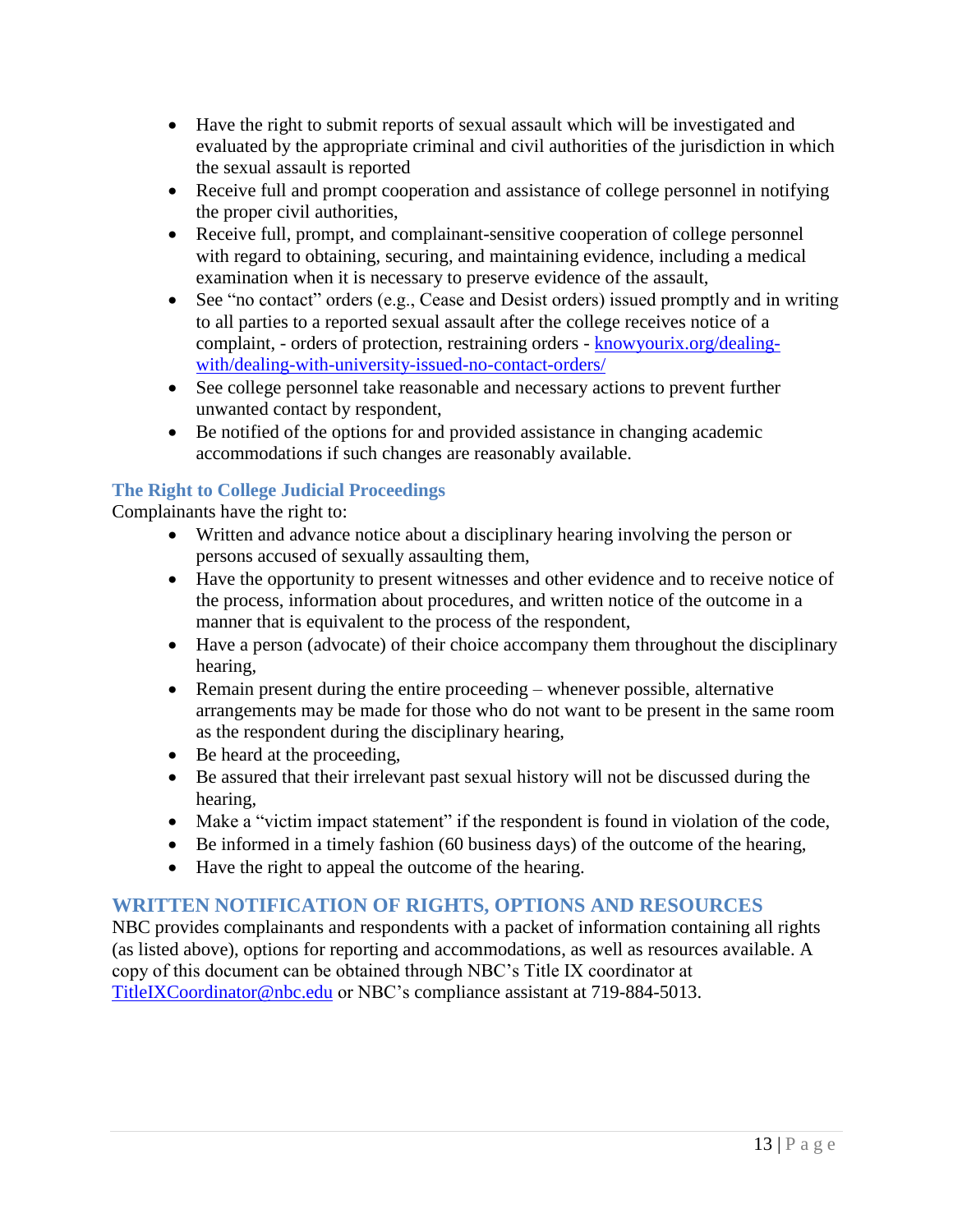# <span id="page-14-0"></span>**INVESTIGATORY PROCEDURES**

 $\overline{a}$ 

# <span id="page-14-1"></span>**SEXUAL MISCONDUCT DISCIPLINARY PROCEDURES**

When the respondent is an NBC student, the complainant may wish to pursue college disciplinary procedures. When an individual believes that a crime has been committed, it is recommended that charges be filed with the local criminal justice system. Disciplinary action may be called for in cases of alleged sexual misconduct specifically for cases of dating violence, domestic violence, sexual harassment, sexual assault, stalking, and cyber stalking. Although there is no time limit on the filing of charges within the college, prompt reporting is likely to result in a more satisfactory investigation because people's memories are fresh and witnesses are more readily available. Upon written request, Nazarene Bible College will disclose to the complainant of a crime of violence<sup>14</sup> or a non-forcible sex offense the report of the final outcome of the disciplinary proceeding.

In the case of a sexual misconduct disciplinary process, Nazarene Bible College ensures a prompt, fair, and impartial proceeding from the initial investigation to the final result. Nazarene Bible College's disciplinary proceedings for cases of alleged sexual misconduct are directed by the Title IX coordinator. Investigations, if necessary, are conducted by the Student Care and Conduct Committee or the Employee Conduct Committee overseen by the chair of that committee. Appeals are handled by NBC's President's Cabinet. The members of the Student Care and Conduct Committee, Employee Conduct Committee, and President's Cabinet receive annual training regarding:

- How to conduct investigations and hearings that protect the safety of complainants and provide accountability
- Relevant information concerning dating violence, domestic violence, sexual harassment, sexual assault, stalking, and cyberstalking

NBC's standard of evidence for all cases of sexual misconduct is preponderance of the evidence<sup>15</sup>.

When the institution receives a complaint of sexual misconduct, the type of disciplinary proceeding is determined by the nature of the complaint and the status of the individual(s) involved (i.e. students, employees).

- *Student Disciplinary Complaints:* if the complaint is brought against a student, the complaint will be reviewed based on applicable federal and state regulation and the college's standards of conduct set forth in the Student Handbook. Investigations, if necessary, are handled by the college's Student Care and Conduct Committee.
- *Employee Disciplinary Complaints:* if the complaint is brought against an employee, the complaint will be reviewed by the Office of Human Resources in accordance with

 $14$  As defined by 18 U.S. Code 16 a crime of violence is an "offense that has an element the use, attempted use, or threatened use of physical force against the person or property of another, or any offense that is a felony and that, by nature. If the alleged victim is deceased

<sup>&</sup>lt;sup>15</sup> "... in order for a school's grievance procedures to be consistent with Title IX standards, the school must use a preponderance of the evidence standard (i.e., it is more likely than not that sexual harassment or violence occurred)." (U.S. Department of Education Office of the Assistant Secretary , 2011)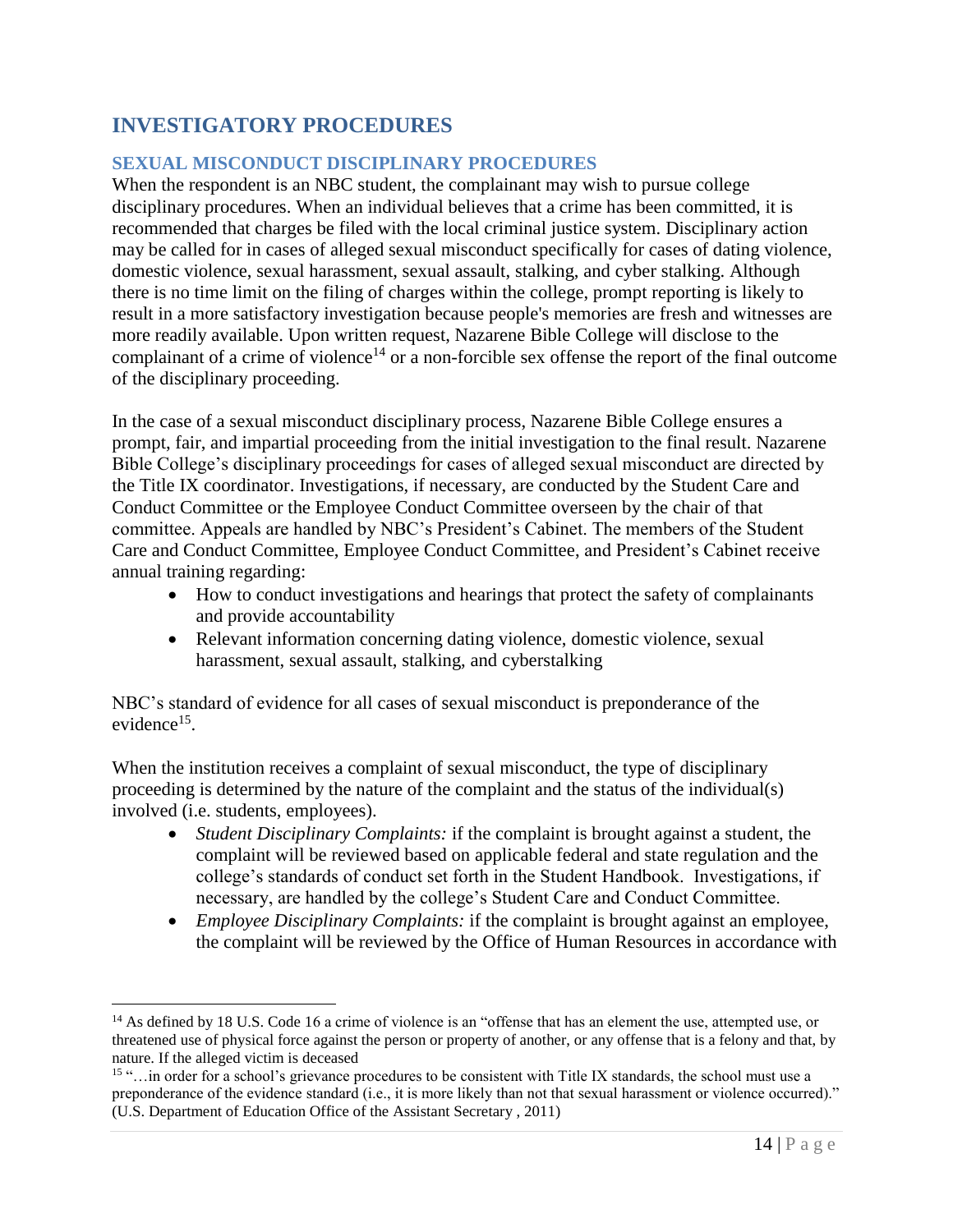the procedures set forth in this document. Investigations, if necessary, are handled by the college's Employee Conduct Committee.

# <span id="page-15-0"></span>**DISCIPLINARY PROCESS FOR STUDENTS:**

**1.** NBC receives the complaint:

- Through the Question, Concern, or Complaint Form available electronically through dCourseWeb or through the director of student success – the academic dean directs the complaint within two business days to the appropriate NBC personnel office (i.e. Office of Student Success, Office of Human Resources) and the Title IX coordinator.
- Verbally or in writing to a responsible employee who reports the complaint to the Title IX coordinator within three business days.
- Directly to the Title IX coordinator
- **2.** In relations to Title IX concerns, the appropriate office will meet<sup>16</sup> with the complainant within ten business days of the initial complaint to determine the scope of the issue and to be advised of all options.
	- At this stage in the proceedings, NBC will provide the alleged complainant<sup>17</sup> with a written explanation of rights, options, resources and protective measures.
- **3.** NBC will require the respondent to meet with the same office within five business days of the meeting with the complainant to discuss the issue and the steps of the process.
	- Failure to participate in this meeting will result in progression to the next step.
- **4.** The appropriate office, in conjunction with the Title IX coordinator, will determine and notify all parties simultaneously in writing within five business days after both of the initial meetings have been conducted (complainant and respondent) if the Student Care and Conduct Committee will investigate further.
- **5.** Should the evaluation of the Title IX coordinator conclude that no further investigation is required, the situation will be documented and paperwork will be filed with the compliance office. The parties will be informed simultaneously in writing of this conclusion within five business days after both of the initial meetings have been conducted.
- **6.** Should the evaluation of the Title IX coordinator conclude that further investigation is necessary, the Student Care and Conduct Committee will conduct the investigation through appropriate meetings with the complainant and the respondent.<sup>18</sup> This portion of the investigation will be completed within fifteen business days to ensure that the entire investigation from beginning to end lasts no longer than sixty days.
	- Any person on the Student Care and Conduct Committee who volunteers or is determined by the committee to have bias or a conflict of interest will be removed from the committee for the duration of the investigation and disciplinary process.<sup>19</sup>
	- Written petitions to request a member of the committee be removed based on bias or conflict of interest may be submitted to the committee by the complainant or the

<sup>&</sup>lt;sup>16</sup> For the purposes of this document meetings can refer to face-to-face, electronic, or telephone as determined by the office and the second party.

<sup>&</sup>lt;sup>17</sup> If the alleged victim is deceased as the result of the crime in question, NBC will treat the next of kin as the alleged victim for the purposes of the disciplinary process.

<sup>&</sup>lt;sup>17</sup> NBC guarantees both all parties with the same opportunities regarding the presence of an advisor of their choosing during disciplinary proceedings. The committee will inform all parties simultaneously in writing prior to the disciplinary meetings whether an advisor will be allowed.

<sup>&</sup>lt;sup>18</sup> Please see Nazarene Bible College's Conflict of Interest Policy located in Appendix I.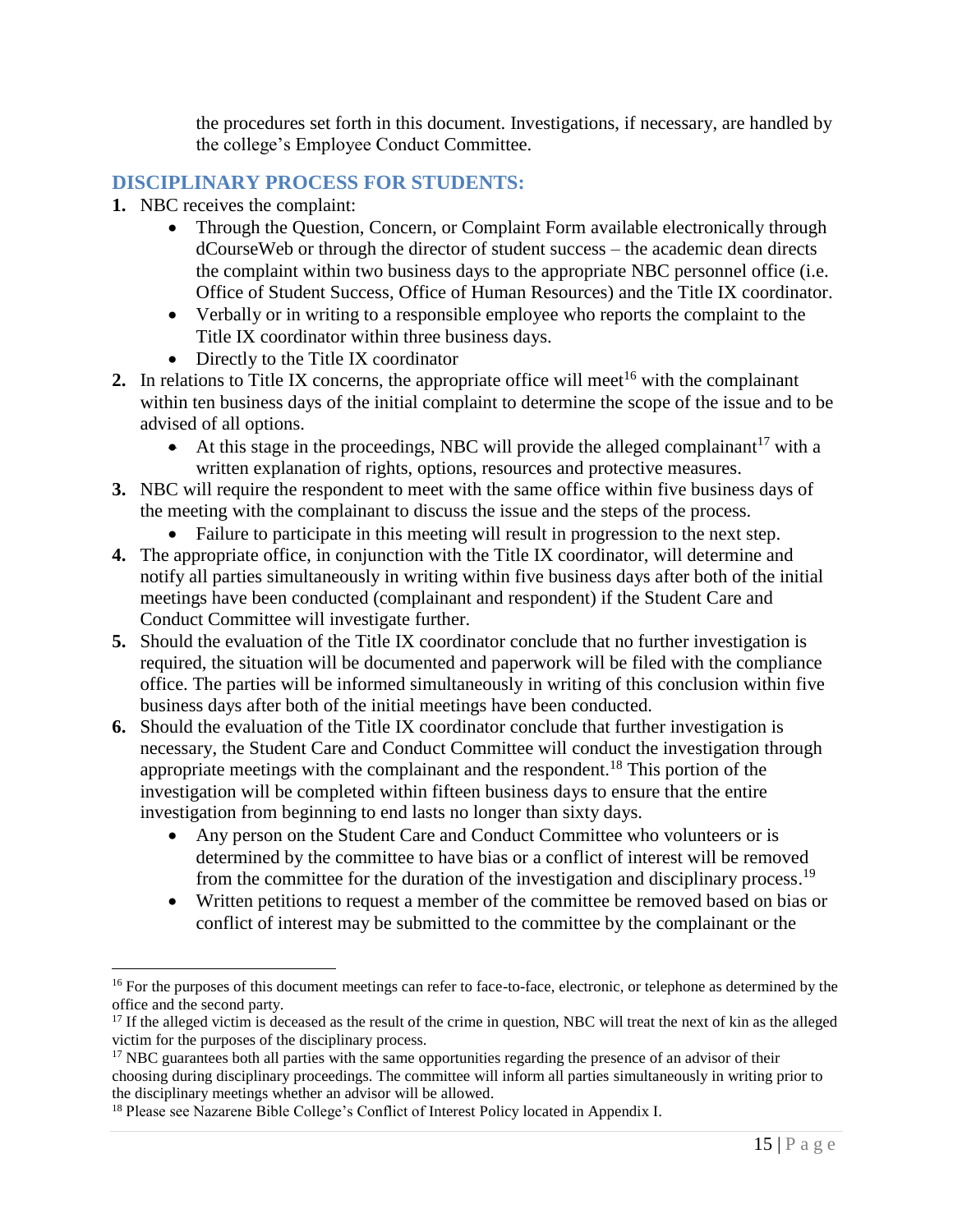respondent. The committee will notify both parties simultaneously in writing of the result of the removal request within seven business days.

- **7.** After carefully hearing all of the facts pertinent to the situation, the Care and Conduct Committee will take one or more of the following actions:
	- No action, verbal reprimand, written reprimand, restitution or fine, professional counselling, appointments with other professionals, continued accountability to a mentor, probation from the college, and permanent dismissal from the college or any positions within the college
		- o Professional counselling, appointments with other professionals, continued accountability to a mentor, probation from the college may be obligatory for seven days, thirty days, a session, a term, the remainder of the school year, an entire school year, or the duration of attendance at NBC
	- Reinstatement will occur when the Student Care and Conduct Committee has reviewed the circumstances and agrees that the sanctions imposed by the institution have been met and the individual has progressed to the place where reinstatement can occur.
	- If the Student Care and Conduct Committee's review indicates further action is necessary, NBC reserves the right to impose further reparative measures consisting of the types and lengths outlined above.
	- In addition to disciplinary sanctions imposed on the offender NBC will take all necessary actions to eradicate the hostile environment and prevent its recurrence.<sup>20</sup>
- **8.** All parties will be notified simultaneously of the final outcome in writing within five business days of the conclusion of the investigation.
	- At this time, all parties will be notified simultaneously in writing of NBC's procedures for an appeal.
- **9.** Documentation of each meeting, all pertinent materials and the results will be compiled by the elected member of the committee and retained for a minimum of three years by the compliance office. $2<sup>1</sup>$
- **10.** Any party who feels that he or she has been treated unfairly or inappropriately should complete and file a Student Appeals Form in writing with the Title IX coordinator. All parties will be notified in writing of the appeal within three business days of the receipt of the written appeal.
- **11.** The Title IX coordinator will determine a course of action regarding the issue, the parties will be informed simultaneously in writing of the course of action to be taken within seven business days. Such action may include, but is not limited to:
	- Private meeting with the Title IX coordinator, the director of student success, or any persons involved in the investigative process whom the student believes has treated him/her unfairly. (This does not include meeting with the complainant/respondent).
	- Meeting before the Student Care and Conduct Committee.
	- Meeting with the President's Cabinet.

<sup>19</sup> (Storch & Stagg, 2016, p. 34)

<sup>&</sup>lt;sup>21</sup> The Title IX coordinator will utilize these records to identify patterns, confirm adherence to policy and procedure, and ensure non-discriminatory practices.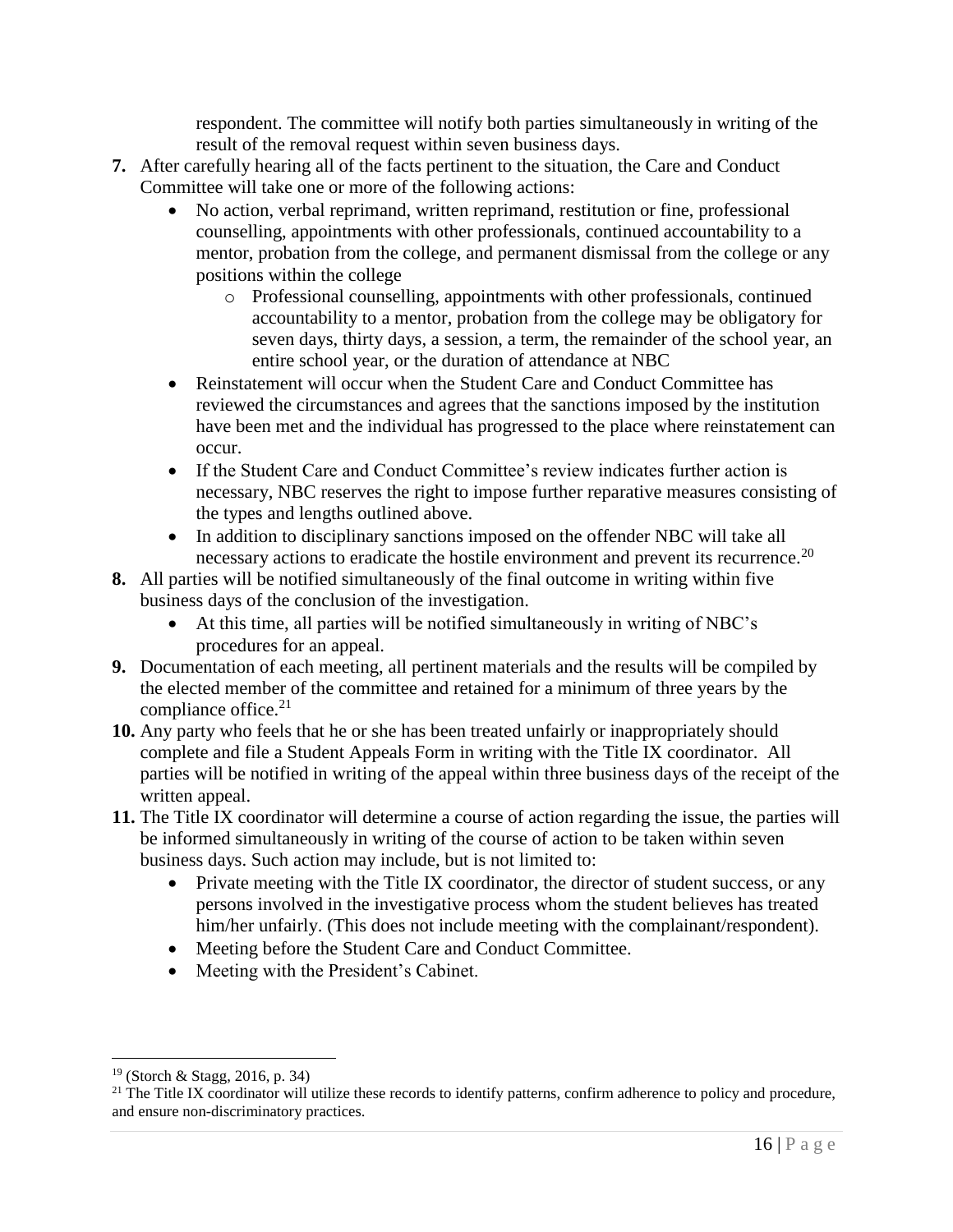- **12.** The student may continue to appeal up to the President's Cabinet. The President's Cabinet is the highest level of appeal. The President's Cabinet will ensure that all previous processes have occurred before meeting on a concern/complaint.
- **13.** All parties will be notified simultaneously of the final outcome in writing within five business days of the conclusion of the appeal.

# <span id="page-17-0"></span>**DISCIPLINARY PROCESS FOR EMPLOYEES:**

- **1.** NBC receives the complaint through contact with the human resources director or directly to the Title IX coordinator.
- **2.** The complainant will meet with the appropriate office within ten calendar days of the initial complaint to determine the scope of the issue and to be advised of all options.
	- At this stage in the proceedings, NBC will provide the complainant<sup>22</sup> with a written explanation of rights, options, resources and protective measures as described in the Annual Security Report (ASR) under NBC'S RESPONSIBILITIES.
- **3.** NBC will require the respondent to meet with the same office within seven business days of the meeting with the complainant to discuss the issue and the steps of the process.
	- Failure to participate in this meeting will result in progression to the next step.
- **4.** The appropriate office, in conjunction with the Title IX coordinator, will determine and notify all parties simultaneously in writing within seven business days after both of the initial meetings have been conducted (complainant and respondent) if the Employee Conduct Committee will investigate further.
- **5.** Should the evaluation of the Title IX coordinator conclude that no further investigation is required, the situation will be documented and paperwork will be filed with the compliance office. The parties will be informed, in writing, of this conclusion within seven business days after both of the initial meetings have been conducted.
- **6.** Should the evaluation of the Title IX coordinator conclude that further investigation is necessary, the Employee Conduct Committee will conduct the investigation through appropriate meetings with the complainant and the respondent.<sup>23</sup> This portion of the investigation will be completed within fifteen business days to ensure that the entire investigation from beginning to end lasts no longer than sixty days.
	- Any person on the Employee Conduct Committee who volunteers or is determined by the committee to have bias or a conflict of interest will be removed from the committee for the duration of the investigation and disciplinary process.<sup>24</sup>
	- Written petitions to request a member of the committee be removed based on bias or conflict of interest may be submitted to the committee by the complainant or the respondent. The committee will notify both parties simultaneously in writing of the result of the removal request within seven business days.
- **7.** After carefully hearing all of the facts pertinent to the situation, the Employee Conduct Committee will take one or more of the following actions:

 $22$  If the alleged victim is deceased as the result of the crime in question, NBC will treat the next of kin as the alleged victim for the purposes of the disciplinary process.

<sup>&</sup>lt;sup>23</sup> NBC guarantees both all parties with the same opportunities regarding the presence of an advisor of their choosing during disciplinary proceedings. The committee will inform all parties simultaneously in writing prior to the disciplinary meetings whether an advisor will be allowed.

<sup>24</sup> Please see Nazarene Bible College's Conflict of Interest Policy located in Appendix I.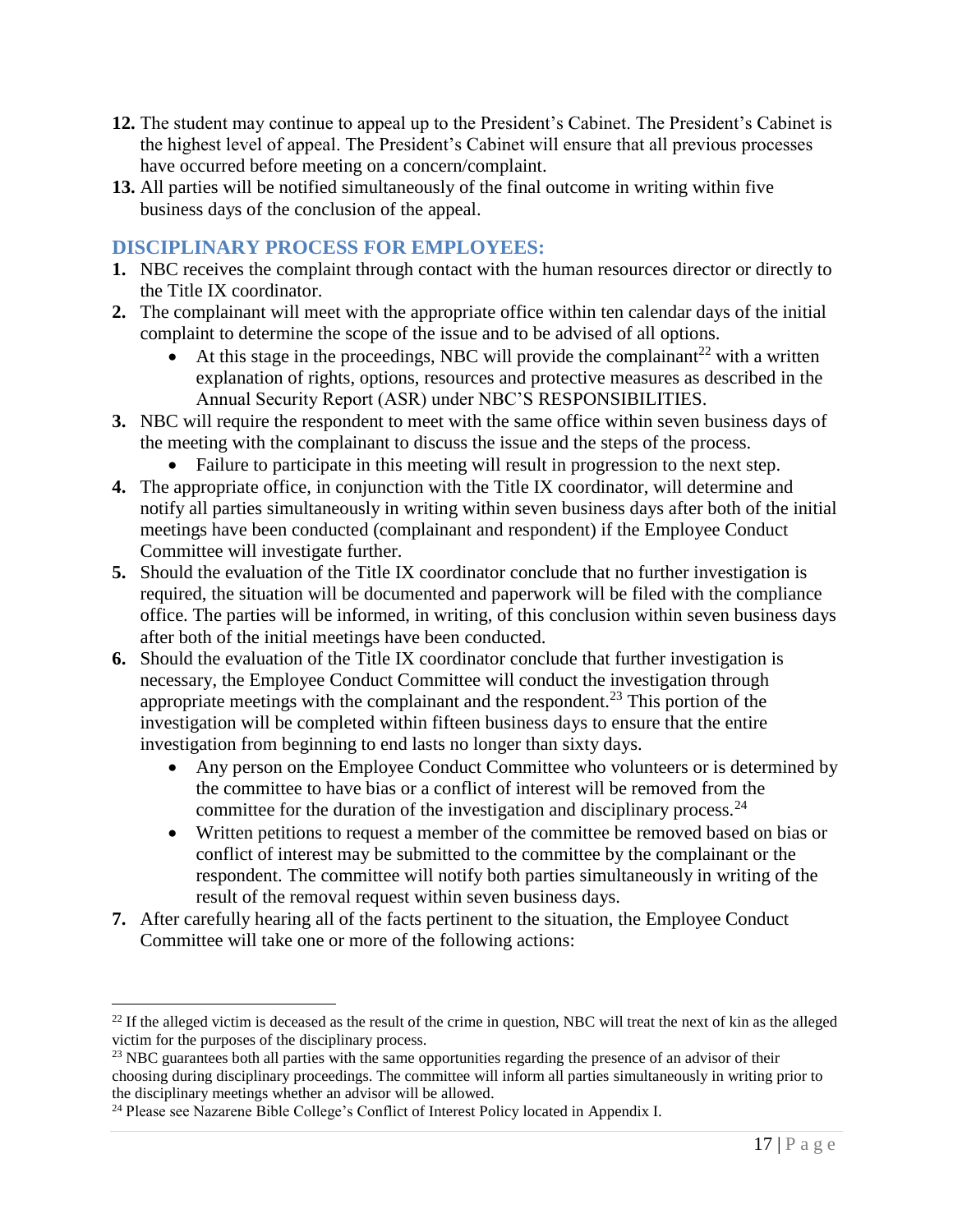- No action, verbal reprimand, written reprimand, restitution or fine, professional counselling, appointments with other professionals, continued accountability to a mentor, probation from the college, and permanent dismissal from the college or any positions within the college
	- o Professional counselling, appointments with other professionals, continued accountability to a mentor, probation from the college may be obligatory for one month, three months, or six months.
- Reinstatement will occur when the Employee Conduct Committee has reviewed the circumstances and agrees that the sanctions imposed by the institution have been met and the individual has progressed to the place where reinstatement can occur.
- If the Employee Conduct Committee's review indicates further action is necessary, NBC reserves the right to impose further reparative measures consisting of the types and lengths outlined above.
- In addition to disciplinary sanctions imposed on the offender, NBC will take all necessary actions to eradicate the hostile environment and prevent its recurrence.<sup>25</sup>
- **8.** All parties will be notified simultaneously of the final outcome in writing within five business days of the conclusion of the investigation.
	- At this time, all parties will be notified simultaneously in writing of NBC's procedures for an appeal.
- **9.** Documentation of each meeting, all pertinent materials and the results will be compiled by the elected member of the Employee Conduct Committee and retained for a minimum of three years by the compliance office.<sup>26</sup>
- **10.** Any party who feels that he or she has been treated unfairly or inappropriately should file a complaint in writing with the Title IX coordinator. All parties will be notified simultaneously in writing of the appeal within three business days of the receipt of the written appeal.
- **11.** The Title IX coordinator will determine a course of action regarding the issue, the parties will be informed in writing of the course of action to be taken within seven business days. Such action may include, but is not limited to:
	- Private meeting with the Title IX coordinator, the director of human resources, or any persons involved in the investigative process whom the employee believes has treated him/her unfairly. (This does not include meeting with the complainant/respondent).
	- Meeting before the Employee Conduct Committee.
	- Meeting with the President's Cabinet.
- **12.** The individual may continue to appeal up to the President's Cabinet. The President's Cabinet is the highest level of appeal. The President's Cabinet will ensure that all previous processes have occurred before meeting on a concern/complaint.
- **13.** All parties will be notified simultaneously of the final outcome in writing within five business days of the conclusion of the appeal.

# **Although Nazarene Bible College will make every effort to adhere to the timelines listed above, occasionally there may be instances where delays are inevitable. Should this happen**

<sup>25</sup> (Storch & Stagg, 2016, p. 34)

<sup>&</sup>lt;sup>26</sup> The Title IX coordinator will utilize these records to identify patterns, confirm adherence to policy and procedure, and ensure non-discriminatory practices.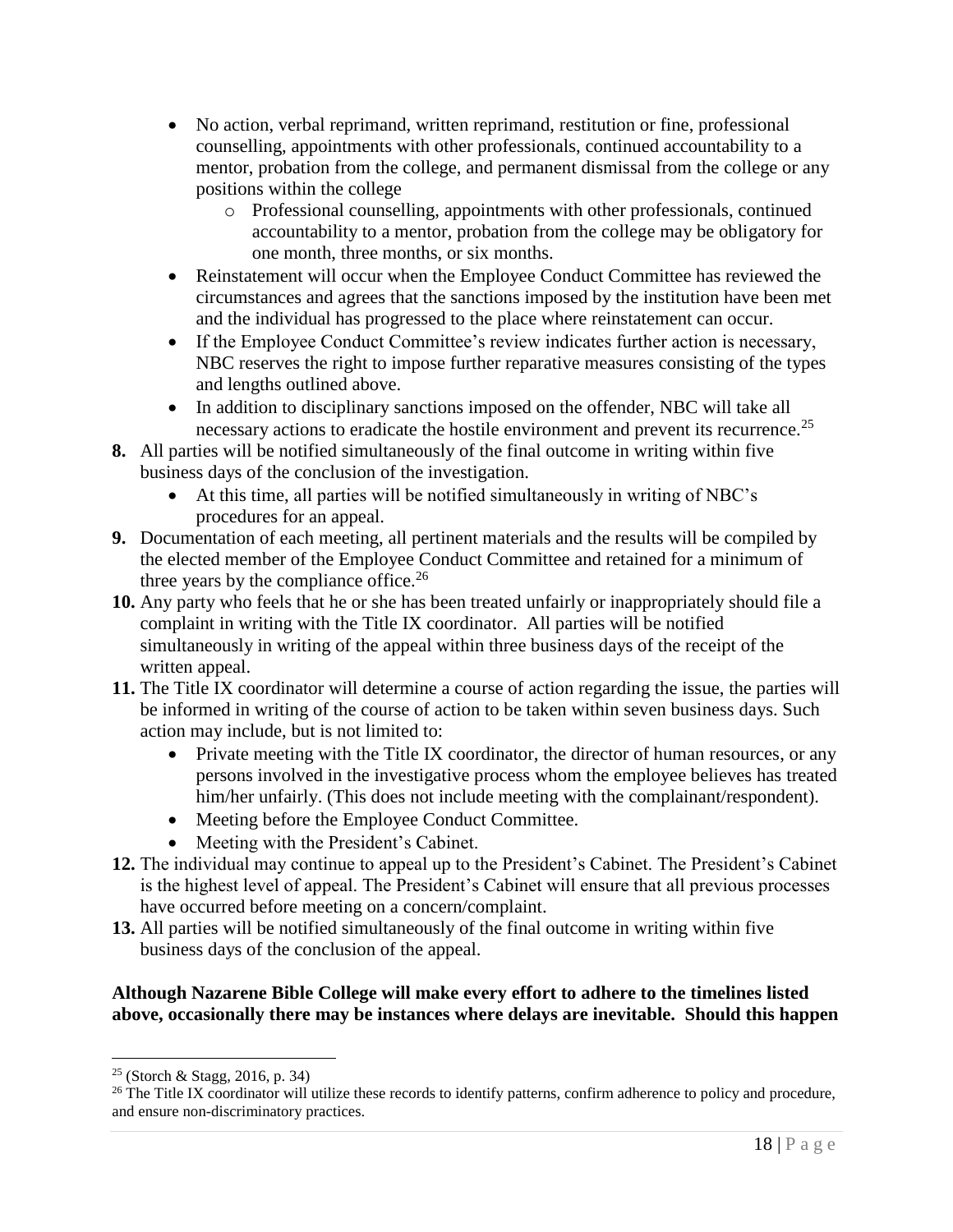#### **a written notice detailing the delay and reason for the occurrence will be provided to all parties simultaneously.**

# <span id="page-19-0"></span>**PREVENTING CRIMES THROUGH NBC PROGRAMS**

Nazarene Bible College has created the Risk Management Committee in an effort to develop and implement programming. The Risk Management Committee meets on a by-need basis coordinated primarily by the Committee Chair. The programming developed and implemented through the Committee aims to:

- Prevent dating violence, domestic, violence, sexual assault, and stalking crimes and to provide awareness to both students and employees
- Educate students and employees about drug and alcohol abuse
- Inform students and employees about NBC security procedures and the prevention of crime

The Risk Management Committee's programming takes three different forms: Awareness Programs, Bystander Intervention, and Risk Reduction. Each of these forms of programming are implemented through the distribution of informative emails, online articles, copies of NBC policies, or digital presentations.

The Risk Management Committee's proposed programming activities for the 2019-2020 school year include:

- January 2019: NBC Online Safety Awareness
	- o Awareness Programming
	- o Risk Reduction Programming
- April 2019: National Sexual Assault Awareness Month
	- o Awareness Programming
	- o Bystander Intervention Programming
- June 2019: NBC's Substance Abuse Prevention Awareness Month
	- o Awareness Programming
	- o Nazarene Bible College Policy Programming

In addition to this programming, Nazarene Bible College offers training for both staff and students covering legislation and recommendations regarding Title IX, The Clery Act, and VAWA. These trainings are described as:

#### STUDENT TRAINING

NBC has online training on the student portal available to new and existing students.

#### EMPLOYEE TRAINING:

NBC requires that all employees undergo an online training through SafeColleges. This is a mandatory training for employees and is repeated once per year. Training also occurs during staff in-service including digital presentations.

Incoming students and employees are introduced to the trainings listed above as well as to the crime prevention, awareness, and risk reduction programs that occur during their time at NBC.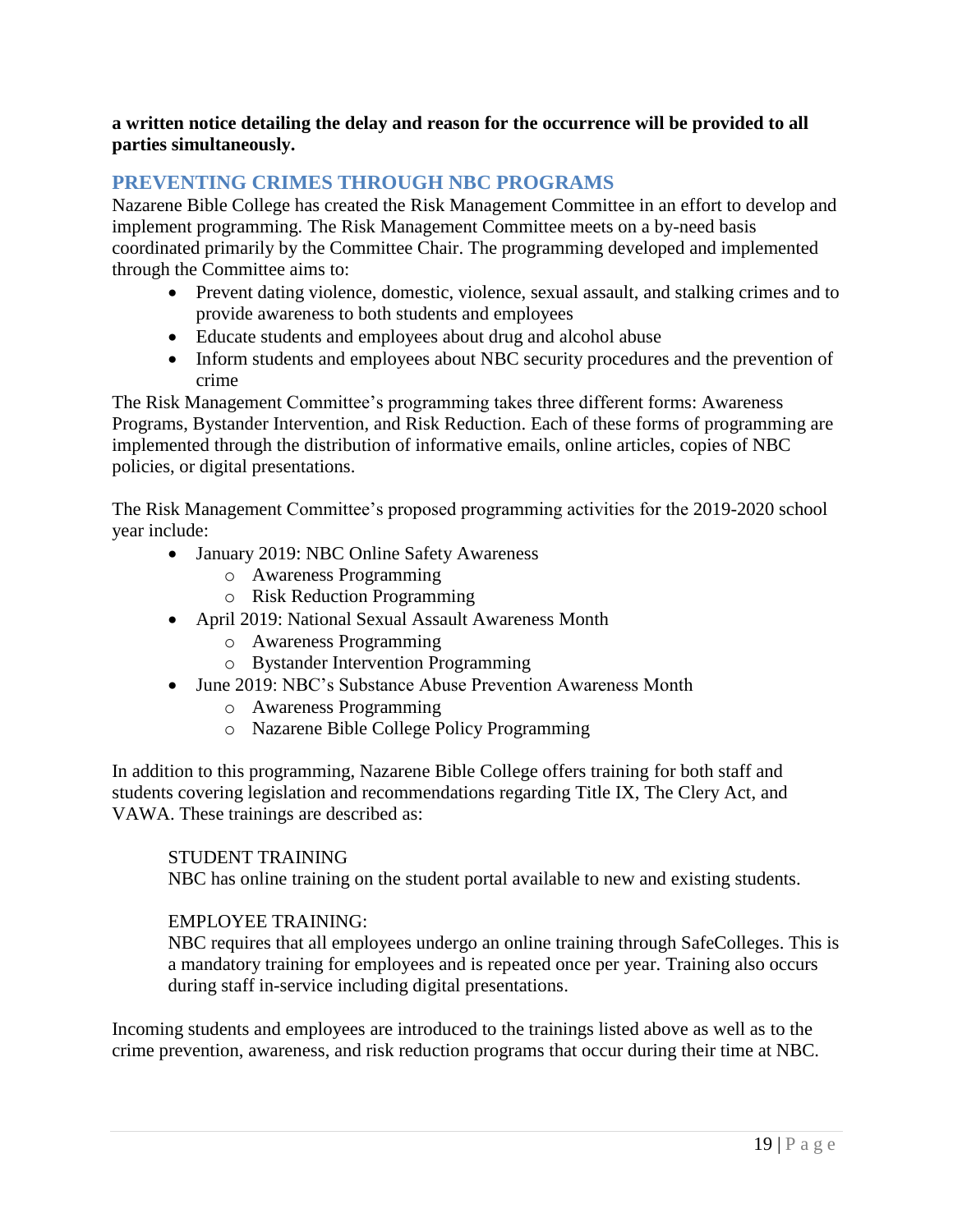# <span id="page-20-0"></span>**CLOSING COMMENTS**

Nazarene Bible College strives to ensure an open and honest level of communication with regard to issues of college safety and security. We hope that this information has helped you identify features of the safety program concerning sexual misconduct that can assist you in having a good experience at NBC. Additional information concerning NBC's Title IX, the Violence Against Women Act, and the Clery Act policies and procedures can be found at [nbc.edu/security.](http://www.nbc.edu/security/)

In our efforts to continually enhance our safety program, we welcome your input regarding NBC's safety and security programs and services. You can provide your input through the Question, Concern, and Complaint form found on the student portal or directly to the Title IX coordinator/ VP for finance at [TitleIXCoordinator@nbc.edu.](mailto:TitleIXCoordinator@nbc.edu)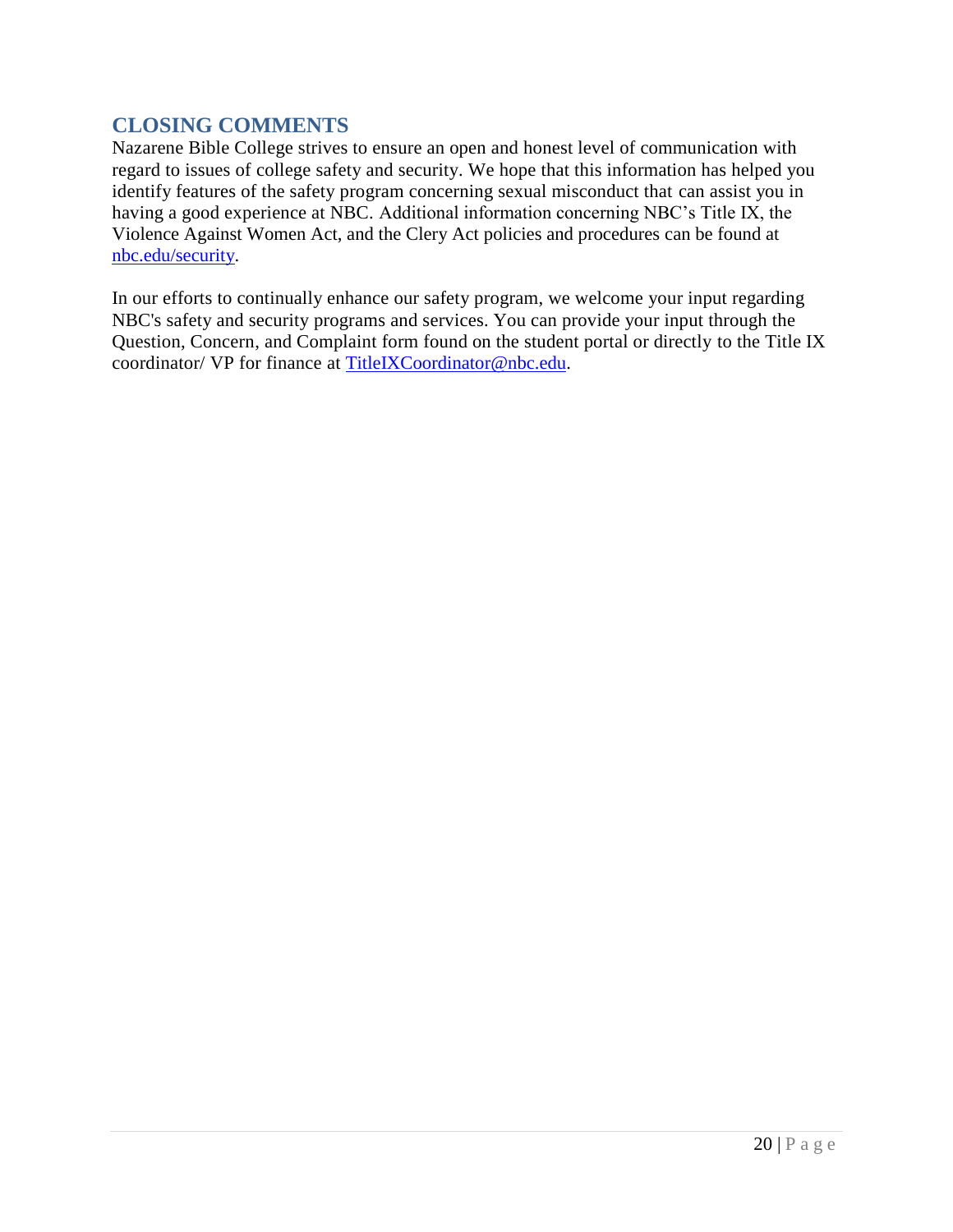# <span id="page-21-0"></span>**Works Cited**

- *Colorado Statutes*. (2017, January 2). Retrieved from WomensLaw.org: http://www.womenslaw.org/statutes\_detail.php?statute\_id=507#statute-top
- *Criminal Definitions - Colorado Revised Statutes.* (n.d.). Retrieved from Colorado: http://www.colorado.edu/institutionalequity/sites/default/files/attachedfiles/final\_crs\_criminal\_definitions\_2015.pdf
- Know Your IX. (n.d.). *The Clery Act in Detail*. Retrieved May 31, 2016, from Know Your IX: Empowering Students to Stop Sexual Violence: http://knowyourix.org/the-clery-act-indetail/
- Northwestern. (n.d.). *Sexual Misconduct Response & Prevention*. Retrieved June 3, 2016, from Northwestern University: http://www.northwestern.edu/sexual-misconduct/sexualmisconduct-and-title-IX/laws-definitions-facts.html
- Scenario Learning Editorial Staff. (2016). *Campus SaVE Act for Employees: Sexual Violence Awareness*. Retrieved May 31, 2016, from SafeColleges Training : http://nbc.co.safecolleges.com/training/launch/course\_work/EE3F7C40-235F-11E6- 8F4F-39C055B997A7?splash=0
- Sexual Violence Prevention Workgroup. (2016). *Definition of Affirmative Consent*. Retrieved May 31, 2016, from SUNY The State University of New York : http://system.suny.edu/sexual-violence-prevention-workgroup/policies/affirmativeconsent/
- Storch, J., & Stagg, A. (2016, July). *The 2016 Clery Handbook: New Developments and Important Changes*. Retrieved from Questions and Answers on Title IX and Sexual Violence: https://higherlogicdownload.s3.amazonaws.com/URMIA/9c74ddba-4acc-4dcdba3a-

d6cd4c945342/UploadedImages/documents/grac/GRAC\_WP\_CleryHandbook\_20160721 .pdf

- SUNY: The State University of New York. (2016). *Sexual Violence Response Policy.* Retrieved August 29, 2016, from Sexual Violence Prevention Workgroup: http://system.suny.edu/sexual-violence-prevention-workgroup/policies/response/
- The Task Force to Protect Students from Sexual Assault. (2014). *Sample Language and Definitions of Prohibited Conduct for a School's Sexual Misconduct Policy.* Retrieved May 5, 2016, from Center for Changing Our Campus Culture: http://changingourcampus.org/resources/not-alone/sample-language-and-definitions-ofprohibited-conduct\_for\_sexual\_misconduct.508.pdf
- U.S. Department of Education. (2013-2014). *LAWS & GUIDANCE HIGHER EDUCATION.* Retrieved May 31, 2016, from Negotiated Rulemaking 2013-2014 Violence Against Women Act (VAWA):

http://www2.ed.gov/policy/highered/reg/hearulemaking/2012/vawa-issue1definitions.pdf U.S. Department of Education Office of the Assistant Secretary . (2011, April). *Dear Colleague* 

- *Letter*. Retrieved from OCR Office for Civil Rights : http://www2.ed.gov/about/offices/list/ocr/letters/colleague-201104\_pg11.html
- U.S. Department of Education, Office of Postsecondary Education. (2016). *The Handbook for Campus Safety and Security Reporting, 2016 Edition.* Washington, D.C.
- United States Department of Education The Assistant Secretary. (2014, April 29). *Questions and Answers on Title IX and Sexual Violence.* Retrieved September 22, 2016, from United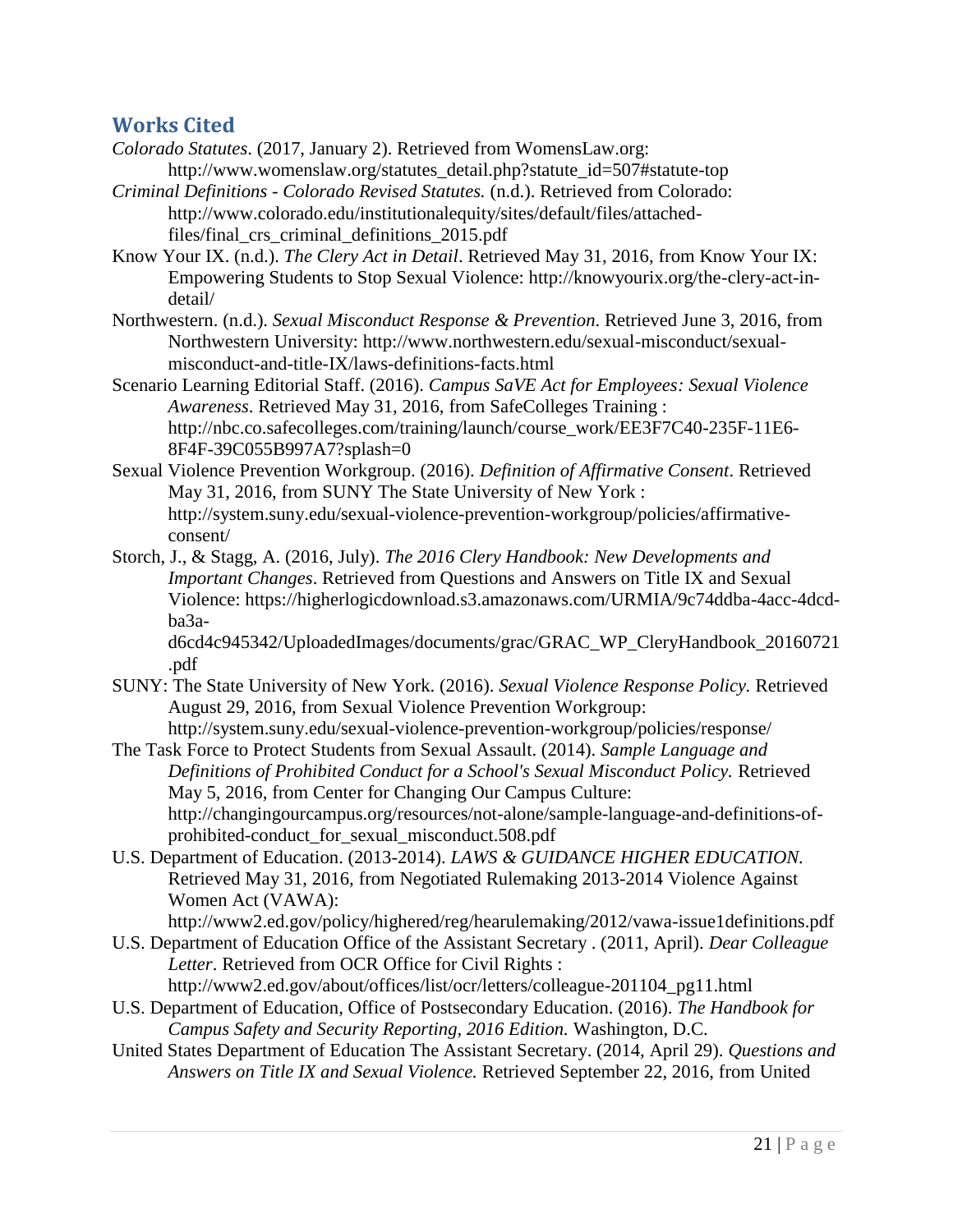States Department of Education Office for Civil Rights: http://www2.ed.gov/about/offices/list/ocr/docs/qa-201404-title-ix.pdf

- University of Albany. (n.d.). *Sexual Harassment Policy*. Retrieved from University at Albany: http://www.albany.edu/diversityandinclusion/sexual\_harassment\_policy.php
- White House Task Force to Protect Students from Sexual Assault. (2014). *Sample Language and Definitions of Prohibited Conduct for a School's Sexual Misconduct Policy.* Retrieved June 9, 2016, from Center for Changing Our Campus Culture: http://changingourcampus.org/resources/not-alone/sample-language-and-definitions-ofprohibited-conduct\_for\_sexual\_misconduct.508.pdf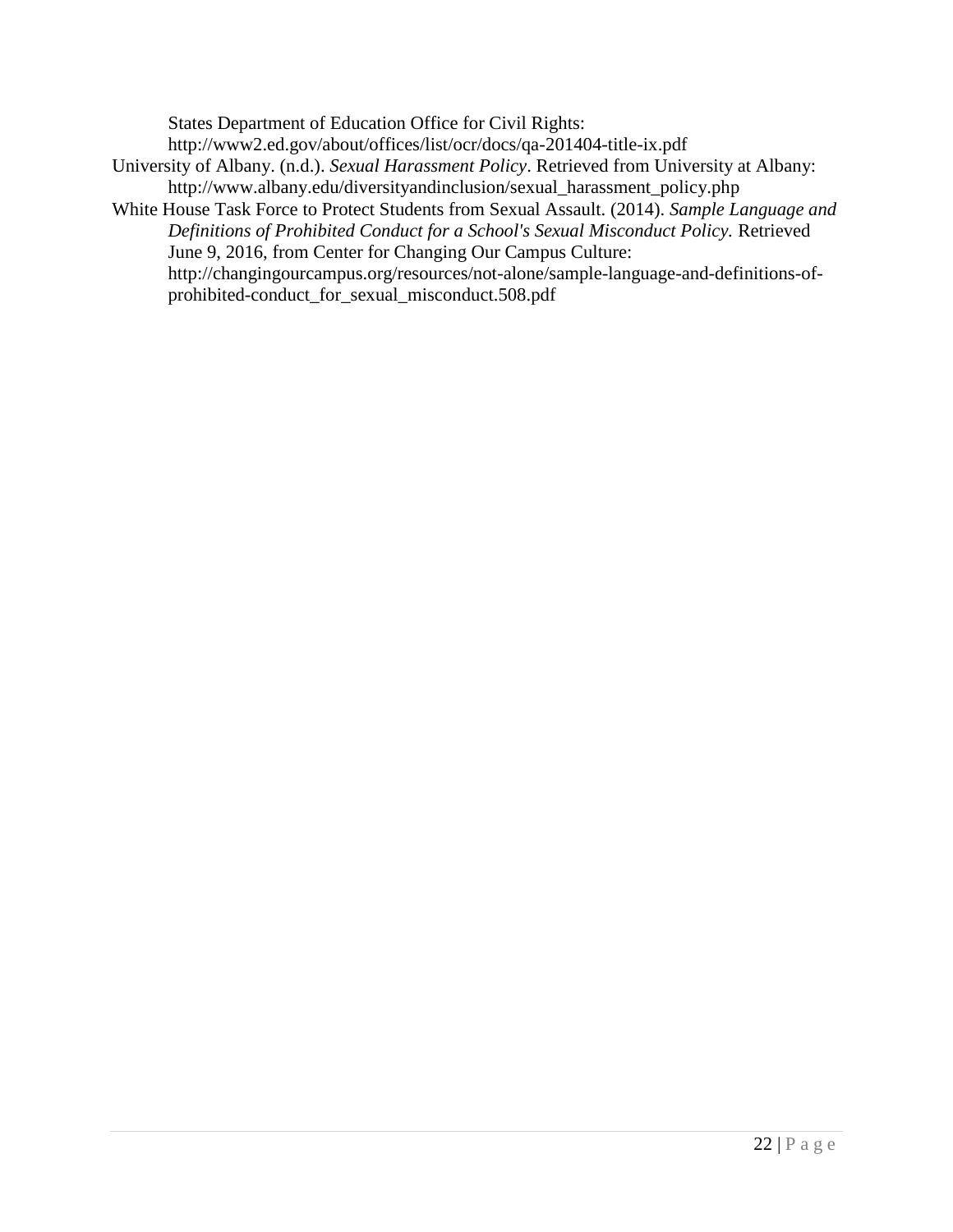# **APPENDIX I**

# <span id="page-23-1"></span><span id="page-23-0"></span>**NBC BOUNDARIES (CLERY GEOGRAPHY):**

According to Title 34 Institutional security policies and crime statistics, Clery Geography is defined as:

(1) Any building or property that are owned or controlled by an institution within the same reasonable contiguous geographic area and used by the institution in direct support of, or in a manner related to, the institution's educational purposes, including residence halls; and (2) Any building or property that is within or reasonably contiguous to the area identified in paragraph (1) of this definition, that is owned by the institution but controlled by another person, is frequently used by students, and supports institutional purposes (such as a food or other retail vendor). 34 CFR 668.46(A) (Federal Student Aid an Office of the U.S. Department of Education, 2015)

Nazarene Bible College has identified its boundaries as drawn below:



Colorado Springs Campus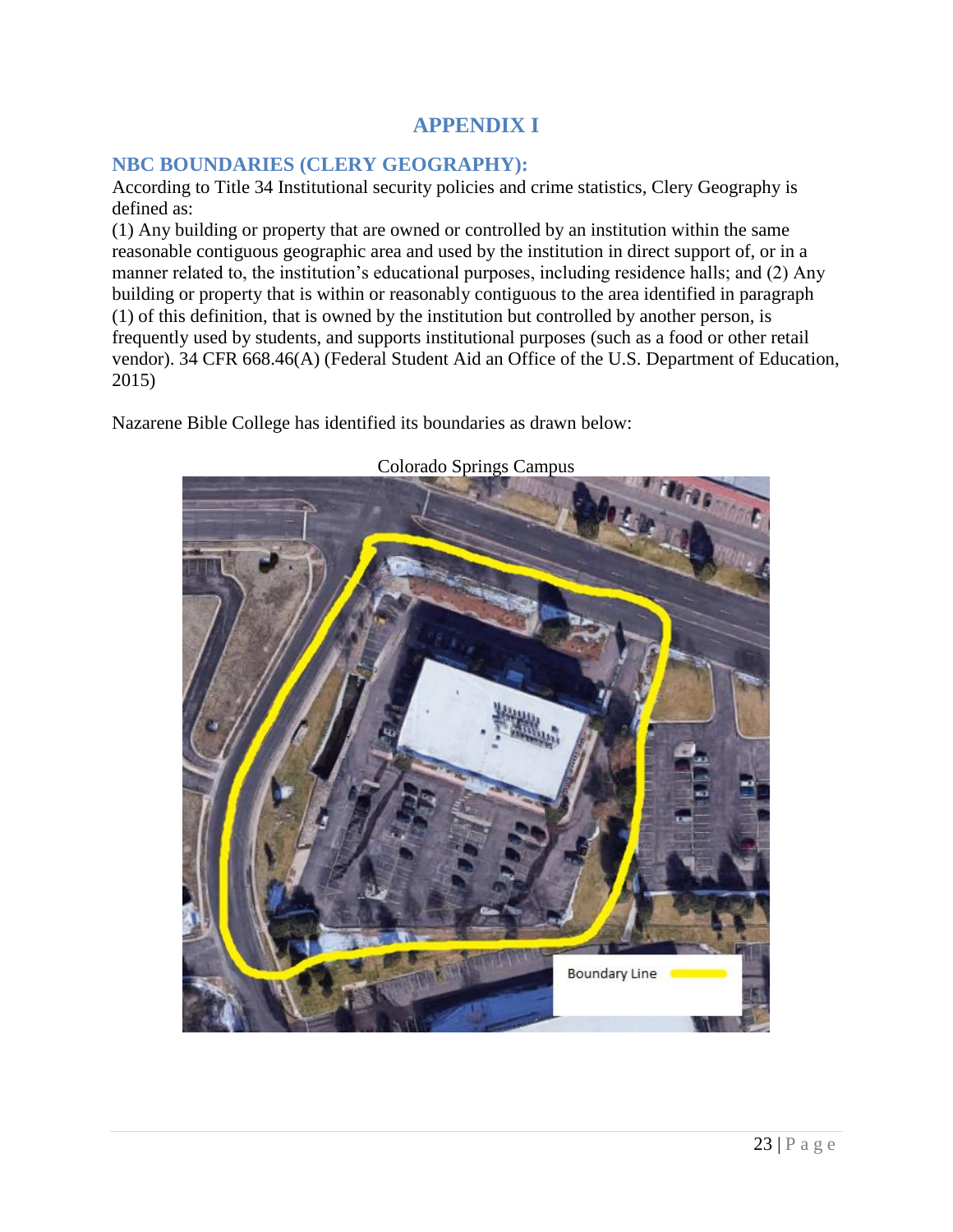Lenexa Property

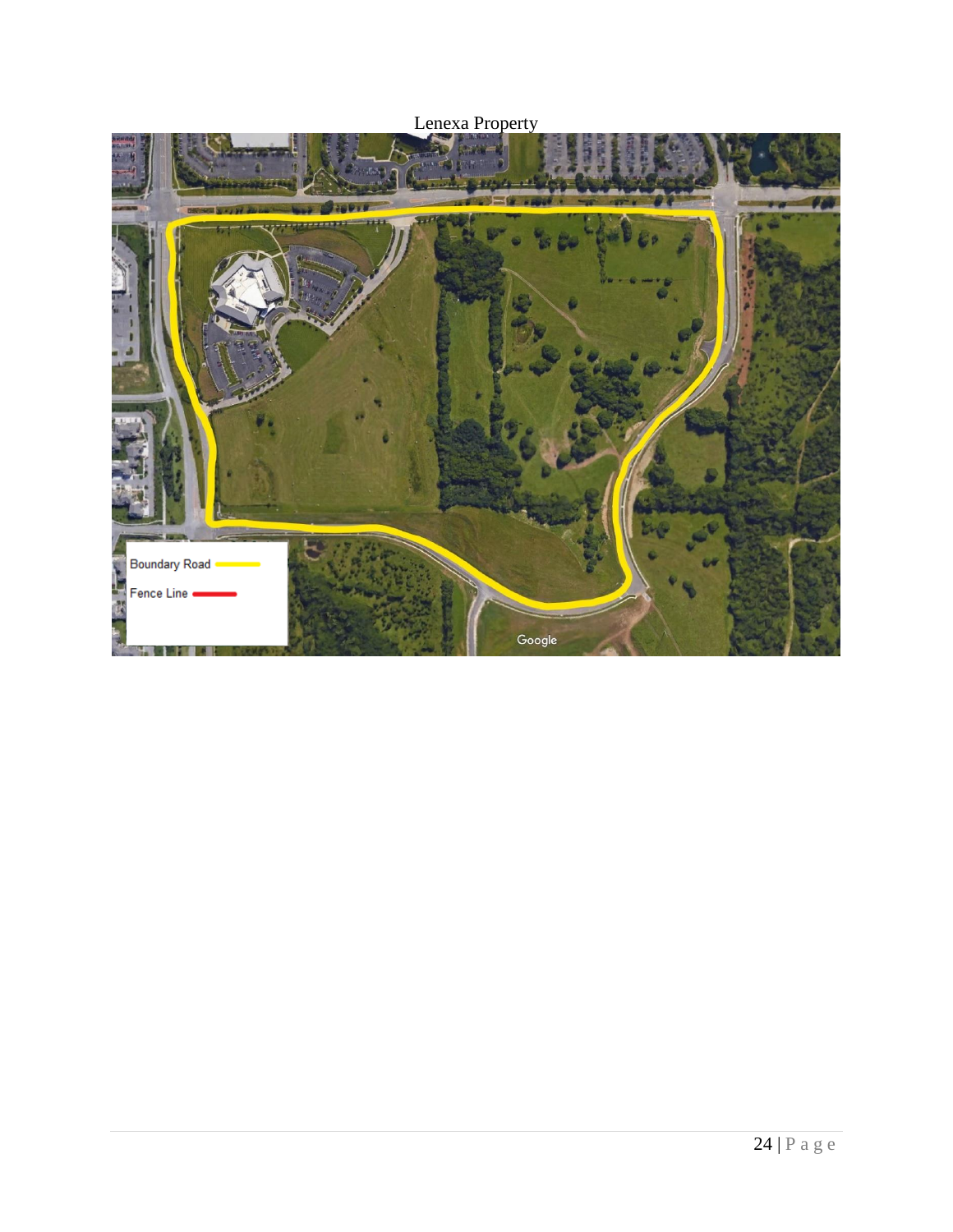# **APPENDIX II**

# <span id="page-25-1"></span><span id="page-25-0"></span>**Extended List of Sexual Misconduct Definitions:**

Unless otherwise specified, the following definitions are provided to NBC and any other higher education institution through the Department of Education concerning VAWA, Title IX, and Clery legislation.

#### **CONSENT:**

Consent means cooperation in act or attitude pursuant to an exercise of free will and with knowledge of the nature of the act. A current or previous relationship is not sufficient to constitute consent. Submission under the influence of fear does not constitute consent.

#### **CYBER STALKING:**

- The term "cyber stalking" is defined as engaging in a course of conduct directed at a specific person, through the use of technology, that would cause a reasonable person to:
	- o Fear for his or her safety or the safety of others
	- o Suffer substantial emotional distress

#### **DATING VIOLENCE:**

Dating violence is violence committed by a person

- Who is or has been in a social relationship of a romantic or intimate nature with the complainant;
- Where the existence of such a relationship shall be determined based on a consideration of the following factors:
	- o The reporting party's statement,
	- o The length of the relationship,
	- o The type of relationship,
	- o The frequency of interaction between the persons involved in the relationship.

# **DOMESTIC VIOLENCE:**

Domestic Violence means

- An act or threatened act of violence upon a person with whom the actor is or has been involved in an intimate relationship. Domestic violence also includes any other crime against a person, or against property, including an animal or any municipal ordinance violation against a person, or against property, including an animal, when used as a method of coercion, control, punishment, intimidation or revenge directed against a person with whom the actor is or has been involved in an intimate relationship.
- Intimate relationship means a relationship between spouses, former spouses, past or present unmarried couples, or persons who are both the parents of the same child regardless of whether the persons have been married or have lived together at any time.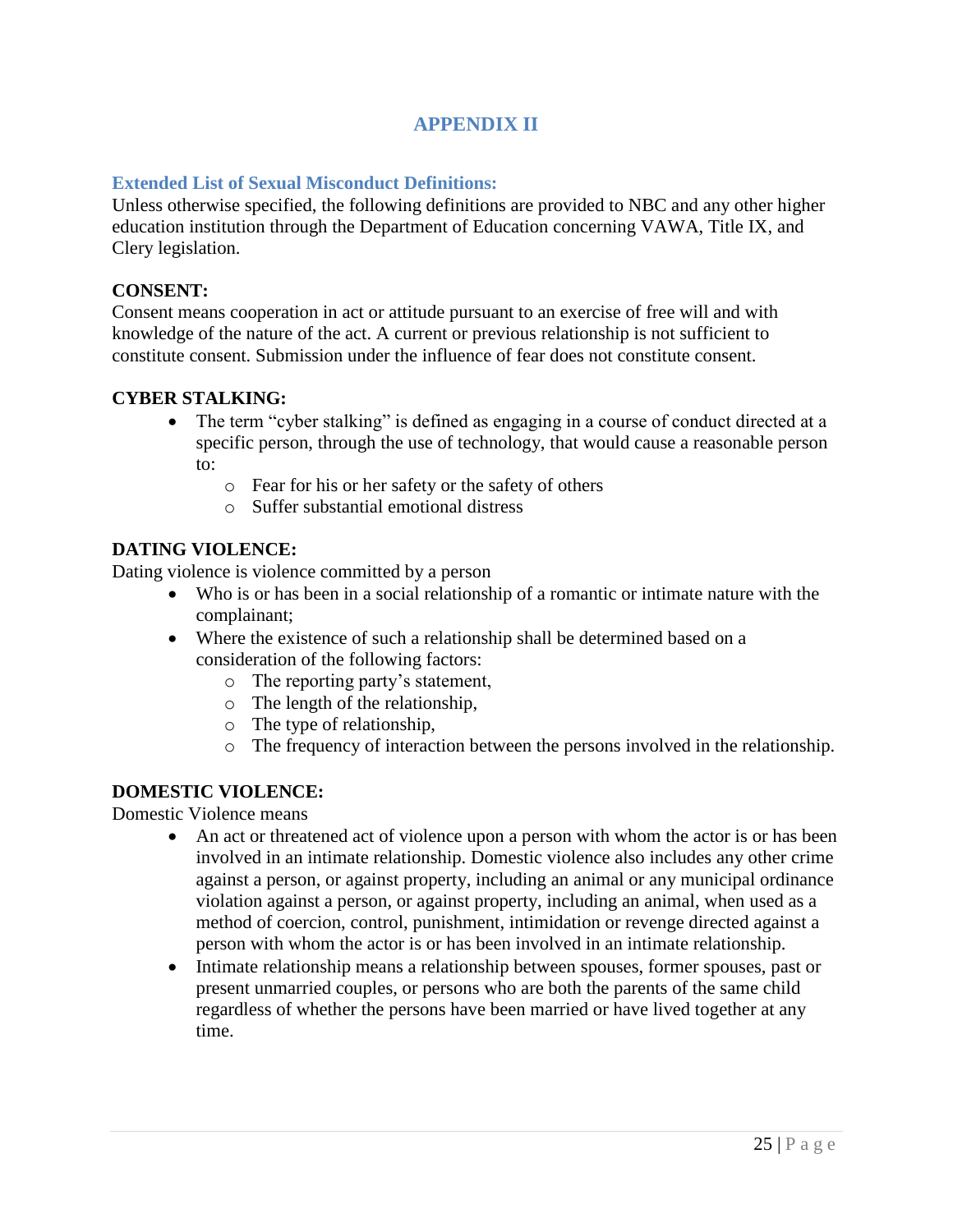#### **FONDLING**:

The term "fondling" defined<sup>27</sup> as the touching of private body parts of another person for the purpose of sexual gratification, without the consent of the victim, including instances where the victim is incapable of giving consent.

#### **GENDER-BASED HARASSMENT**:

- The term "Gender-Based Harassment" is defined<sup>28</sup> as any unwelcome conduct of a nonsexual nature based on a student's actual or perceived sex, including conduct based on:
	- o gender identity
	- o gender expression and,
	- o nonconformity with gender stereotypes

#### **HOSTILE ENVIRONMENT BY SEXUAL HARASSMENT**:

- A "Hostile Environment" exists when sex-based harassment is sufficiently serious to deny or limit the student's ability to participate or benefit from the college's programs or activities.
- A "Hostile Environment" can be created by anyone involved in a college's program or activity.

#### **INCAPACITATION:**

- The term "incapacitation" in the context of VAWA considerations is defined as an instance in which an individual lacks the ability to knowingly choose to participate in sexual activity.
	- $\circ$  Incapacitation may be caused by the lack of consciousness or being asleep, being involuntarily restrained, or if an individual otherwise cannot consent.
	- o Depending on the degree of intoxication, someone who is under the influence of alcohol, drugs, or other intoxicants may also be considered incapacitated. <sup>29</sup>

#### **INCEST**:

 $\overline{a}$ 

• The term "incest" is defined<sup>30</sup> as any non-forcible sexual intercourse with a person who is under the statutory age of consent in that jurisdiction.

#### **INTIMIDATION:**

- The term "intimidation" is defined<sup>31</sup> as to unlawfully place another person in reasonable fear of bodily harm through the use of threatening words and/or other conduct.
	- o Intimidation does not include use of a weapon or subjecting the victim to actual physical attack, as this is considered a different crime under the Clery Act.

<sup>27</sup> (Scenario Learning Editorial Staff, 2016)

<sup>28</sup> (The Task Force to Protect Students from Sexual Assault, 2014)

<sup>29</sup> (Sexual Violence Prevention Workgroup, 2016)

<sup>30</sup> (Scenario Learning Editorial Staff, 2016)

 $31$  (U.S. Department of Education, 2013-2014), (Know Your IX, n.d.)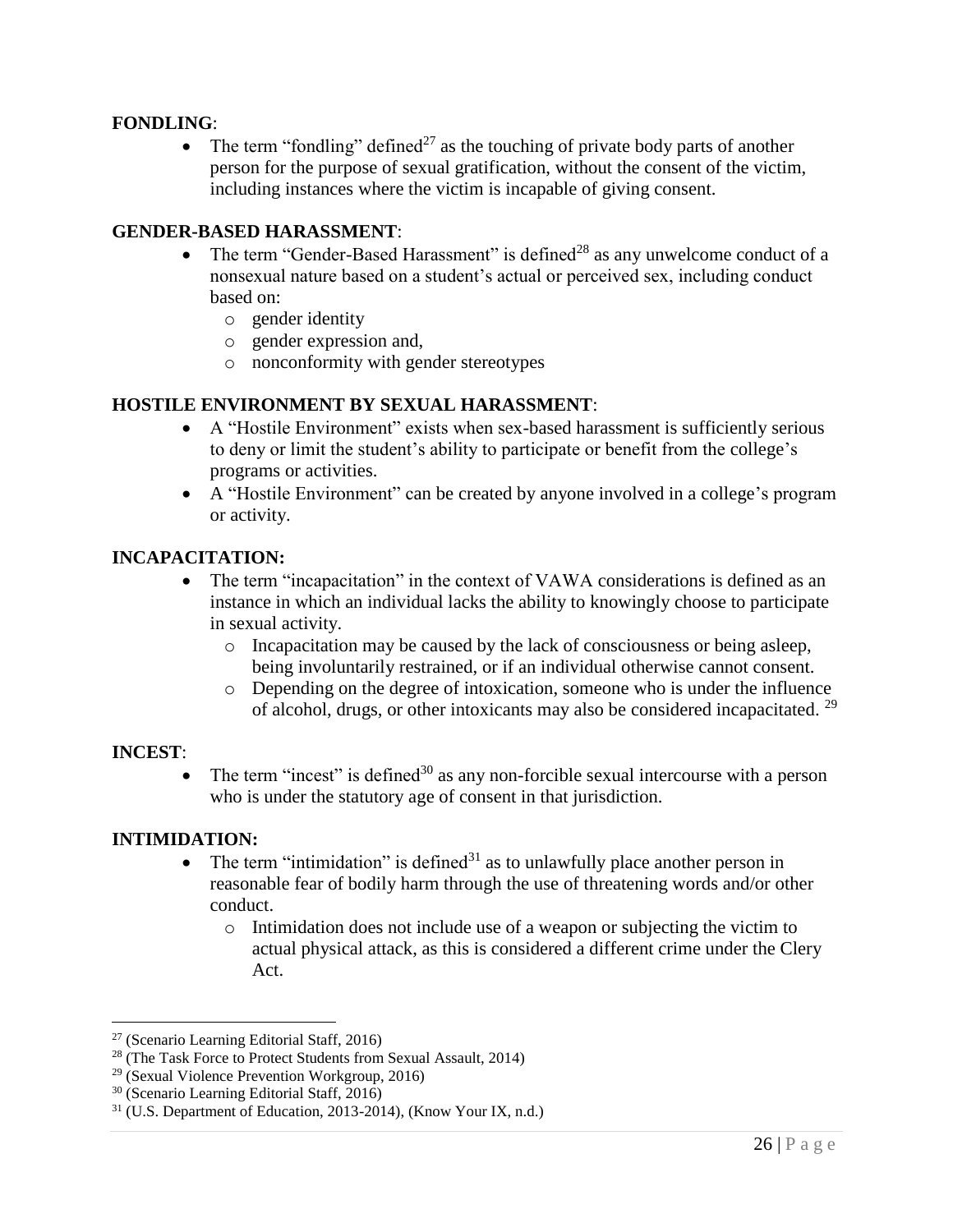#### **RAPE:**

The term "rape" is defined<sup>32</sup> as the penetration, no matter how slight, of the vagina or anus with any body part or object or oral penetration by a sex organ of another person without consent of the victim.

### **RETALIATION:**

• The term "retaliation" is defined<sup>33</sup> as a situation in which an employer, its managers or supervisors, or its employees lash out against a person who has filed a complaint about an unlawful activity or refused to engage in an unlawful activity.

#### **SEX BASED HARASSMENT:**

• The term "Sex-Based Harassment" includes both sexual harassment and genderbased harassment. 34

#### **SEXUAL ASSAULT:**

Any actor who knowingly inflicts sexual intrusion or sexual penetration on a victim commits sexual assault if:

- The actor causes submission of the victim by means of sufficient consequence reasonably calculated to cause submission against the victim's will; or
- The actor knows that the victim is incapable of appraising the nature of the victim's conduct; or
- The actor knows that the victim submits erroneously, believing the actor to be the victim's spouse; or
- At the time of the commission of the act, the victim is less than fifteen years of age and the actor is at least four years older than the victim and is not the spouse of the victim; or
- The victim is in custody of law or detained in a hospital or other institution and the actor has supervisory or disciplinary authority over the victim and uses this position of authority to coerce the victim to submit, unless the act is incident to a lawful search; or
- The actor, while purporting to offer a medical service, engages in treatment or examination of a victim for other than a bona fide medical purpose or in a manner substantially inconsistent with reasonable medical practices; or
- The victim is physically helpless and the actor knows the victim is physically helpless and the victim has not consented.

<sup>32</sup> (Scenario Learning Editorial Staff, 2016)

<sup>33</sup> (Scenario Learning Editorial Staff, 2016)

<sup>34</sup> (The Task Force to Protect Students from Sexual Assault, 2014)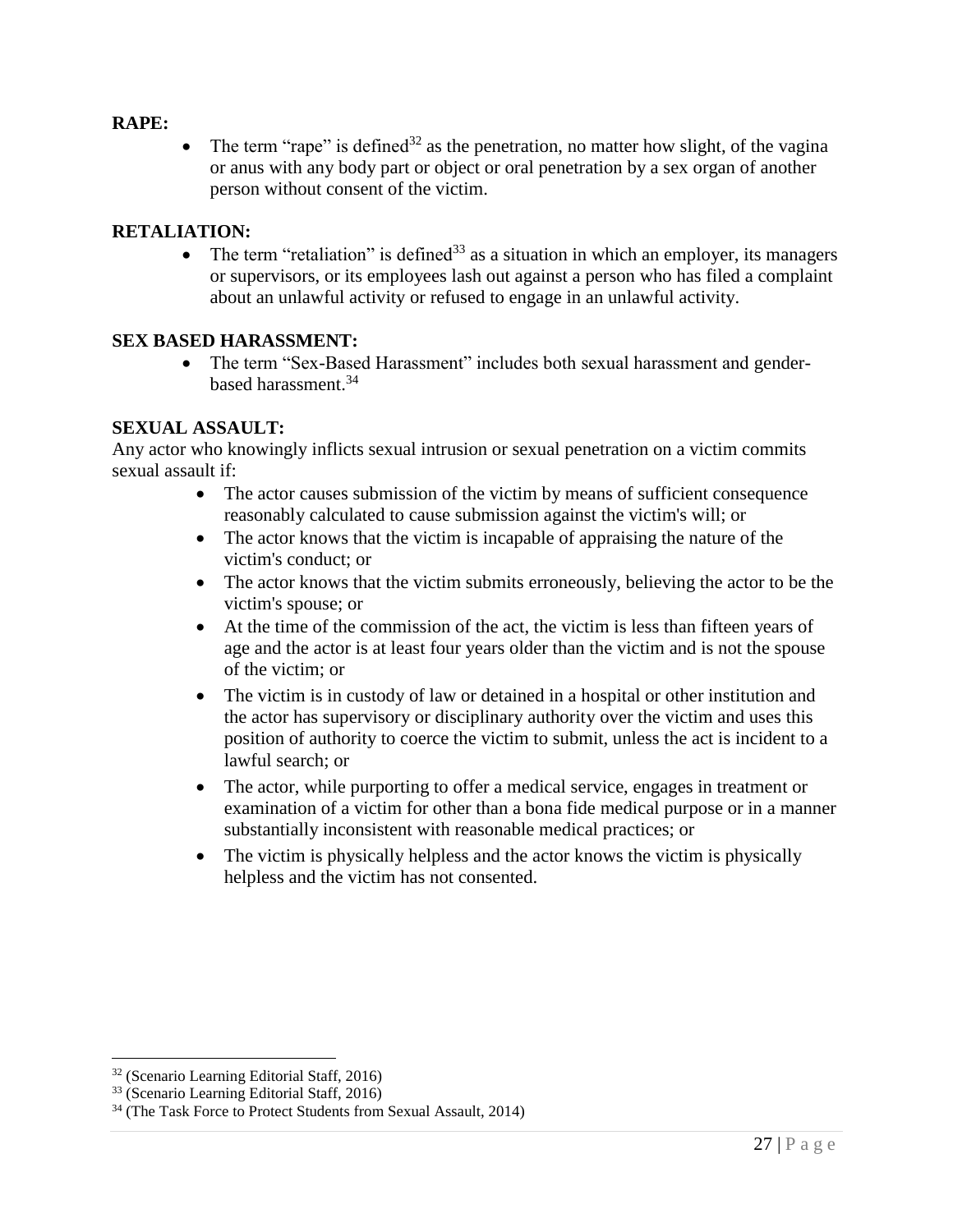### **SEXUAL EXPLOITATION:**

- The term "sexual exploitation" is defined<sup>35</sup> as taking sexual advantage of another person without consent.
	- o Examples of this include: voyeurism, indecent exposure, recording a person's intimate activity without consent, distributing sexual information without consent, or inducing incapacitation with intent to engage in sexual conduct.

### **SEXUAL HARASSMENT:**

- The term "sexual assault" is defined<sup>36</sup> as any unwelcome conducts of a sexual nature, including but not limited to:
	- o unwelcome sexual advances
	- o requests for sexual favors
	- o or other verbal or nonverbal conduct of a sexual nature including rape, sexual assault, and sexual exploitation
- Depending on the facts, dating violence, domestic violence, and stalking may also be forms of sexual harassment.

# **SEXUAL MISCONDUCT:**

- Any nonconsensual sexual physical contact.
	- o This includes instances in which the person subjected to the misconduct is incapable of giving consent because of permanent or temporary mental or physical incapacity.

#### **STALKING:**

Engaging in a course of conduct (two or more acts) directed at a specific person that would cause a reasonable person to –

- Fear his or her safety or the safety of others; or
- Suffer substantial emotional distress

#### **STATUTORY RAPE:**

• Statutory rape occurs anytime sexual intercourse is had with an individual who is below the statutory age of consent based on the laws of the state in which the intercourse occurred.<sup>37</sup>

<sup>35</sup> (Northwestern, n.d.)

<sup>36</sup> (The Task Force to Protect Students from Sexual Assault, 2014)

<sup>37</sup> (Northwestern, n.d.)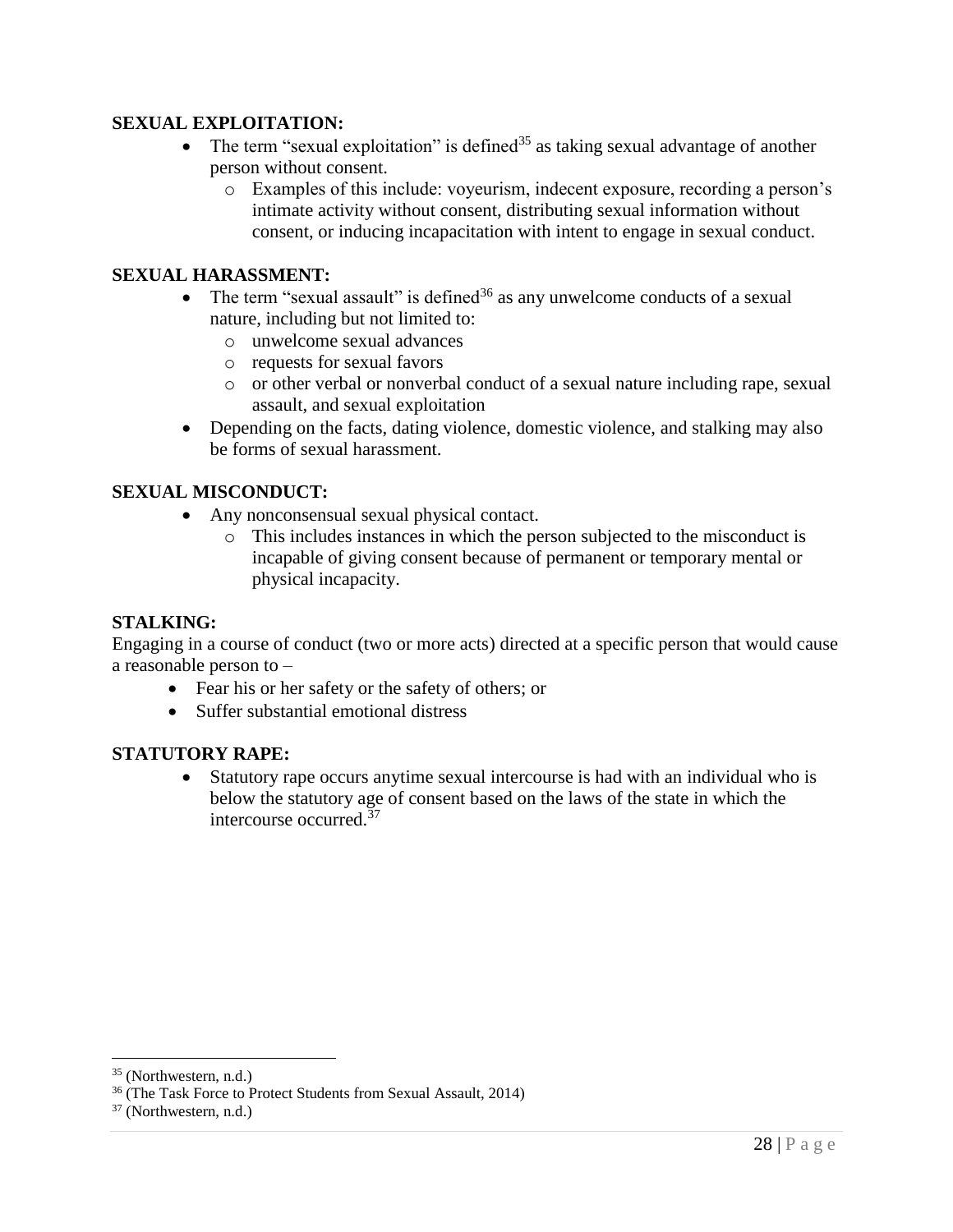# **UNWELCOME CONDUCT:**

- The term "unwelcome conduct" is conduct that has not been requested or invited and that can be considered undesirable or offensive. Unwelcomed Conduct can take many forms including:
	- o name-calling
	- o graphic or written statements
	- o any other conduct that may be physically threatening, harmful, or humiliating
- Unwelcome conduct does not have to include intent to harm, be directed at a specific target, or involve repeated incidents.
- Unwelcome conduct can involve persons of the same or opposite sex.
- Participation in the conduct or the failure to complain does not always mean the conduct was welcome
- The fact that the student or employee has welcomed some of the conduct does not mean that they welcomed other conduct
- The fact that the student or employee requested or invited the conduct on one occasion does not mean that the conduct is welcome on a subsequent occasion<sup>38</sup>

<sup>38</sup> (The Task Force to Protect Students from Sexual Assault, 2014)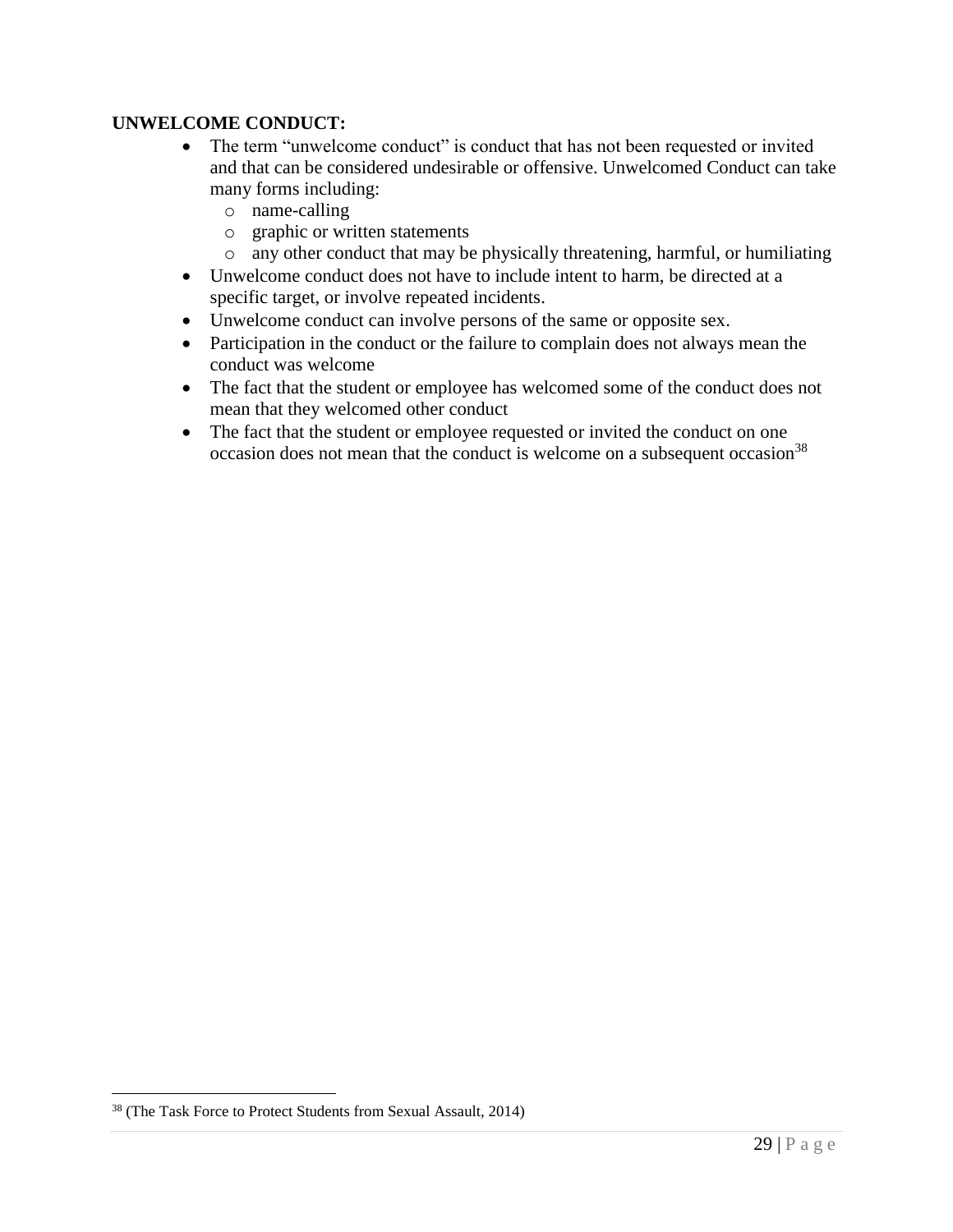# **APPENDIX III**

#### <span id="page-30-1"></span><span id="page-30-0"></span>**Amnesty Program**

NBC is dedicated to providing guidance and support for students who may wrestle with meeting the expectations of the NBC Code of Conduct and encourages students and employees to seek appropriate support when faced with challenges to conduct expectations. Some areas community members may wrestle with include: drugs, alcohol and/or inappropriate sexual behavior.

The amnesty program provides an opportunity for students or employees who are open to receiving assistance, resources and support while omitting the disciplinary process. In order to take advantage of the amnesty program, the individual must request help from appropriate office (Student Success or Human Resources) and agree to comply with the conditions set forth by that office. Additionally, the individual must offer consistent assurances through behavior and accountably that they are seeking help. This request must precede any report of a policy violation involving the individual.

Medical amnesty is offered under the Good Samaritan's Program and is available in the event an individual's health or safety is in jeopardy. In the case of an alcohol or drug related emergency, all members of the campus are urged to promptly seek emergency medical assistance by calling 911. This request for medical amnesty must precede any report of a policy violation involving the individual. Please see the following section GOOD SAMARITAN PROGRAM for more information.

Please contact the Student Success Office at 719-884-5061 or Human Resources at 719-884- 5021 for more information.

\*Please note that the college can only offer amnesty for their disciplinary proceedings and is unable to intervene in legal proceedings.

#### <span id="page-30-2"></span>**Good Samaritan Program**

The college's Good Samaritan Program supports members of the campus community who reach out for assistance in the case of a medical emergency. An individual covered under the Good Samaritan Program will not be subject to disciplinary sanctions related to the violation of using or possessing alcohol or other drugs, as defined in NBC Code of Conduct. This program applies to any student or employee who seeks, or receives, medical help during an emergency for themselves or someone else. This program applies to emergencies both on and off campus.

#### **Purpose**:

At the college, the health and safety of every student and employee is of primary importance. All members of the campus community are strongly encouraged to be empowered bystanders who respond in a potentially dangerous situation without fear of reprisal from the college. The college's Good Samaritan Program supports students and employees who act responsibly by reaching out for assistance in the case of a medical emergency.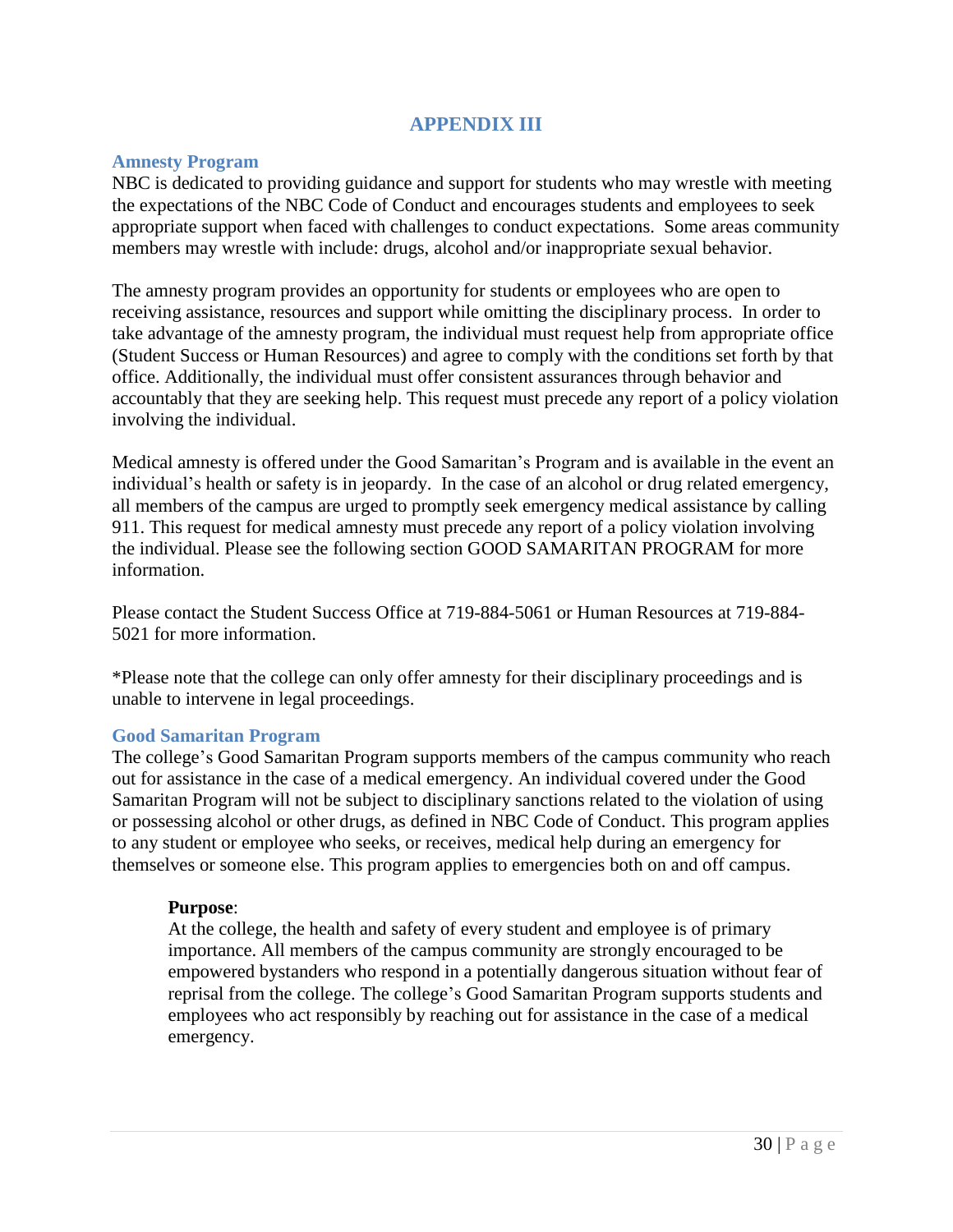#### **Application of the Program**:

An individual is eligible to use the Good Samaritan Program on more than one occasion and are always strongly encouraged to report a medical emergency. The positive impact of reporting a medical emergency will always hold the highest priority when determining the appropriate response for college conduct violations.

Repeated use of the amnesty provided by the Policy is cause for a higher level of concern for the well-being of the student and amnesty in these cases will be individually reviewed by the Title IX coordinator.

#### **Parental Notification – under aged students only**:

Parents are vital partners in the educational process. The college will contact parents of students under 21 years of age in instances in which there is evidence of risk to health, welfare or safety. In addition, the college may record names of those students involved to enable the college to follow up with the students as deemed necessary to ensure a student's well-being.

#### **Mandatory Intervention Program**:

Any individual who utilizes the Good Samaritan Program may be referred by the Director of Student Success or Director of Human Resources to a mandatory intervention program, such as formal counseling. This decision will be made on a case-by-case basis by the Title IX coordinator.

#### <span id="page-31-0"></span>**Whistleblower Protection Policy**

Nazarene Bible College requires directors, officers and employees to observe high standards of business and personal ethics in the conduct of their duties and responsibilities. Employees and representatives of the Nazarene Bible College must practice honesty and integrity in fulfilling our responsibilities and comply with all applicable laws and regulations.

#### **Reporting Responsibility**

This Whistleblower Policy is intended to encourage and enable employees and others to raise serious concerns internally so that Nazarene Bible College can address and correct inappropriate conduct and actions. It is the responsibility of all board members, officers, employees, and volunteers to report concerns about violations of Nazarene Bible College's code of ethics, or suspected violations of law or regulations that govern Nazarene Bible College's operations.

#### **No Retaliation**

Nazarene Bible College prohibits retaliation against any board member, officer, employee, student, agent, or volunteer of Nazarene Bible College who, in good faith, reports an ethics violation or a suspected violation of law, such as a complaint of discrimination, suspected fraud, or suspected violation of any regulation governing the operations of Nazarene Bible College. Any individual who retaliates against someone who has reported a violation in good faith is subject to discipline up to and including termination of employment/student status.

#### **Reporting Procedure**

Nazarene Bible College has an open-door policy and suggests that employees share their questions, concerns, suggestions, or complaints with their supervisor. Employees with concerns or complaints may also submit their concerns in writing directly to their supervisor or the Director of Human Resources. If an employee is not comfortable speaking with his/her supervisor or is not satisfied with the supervisor's